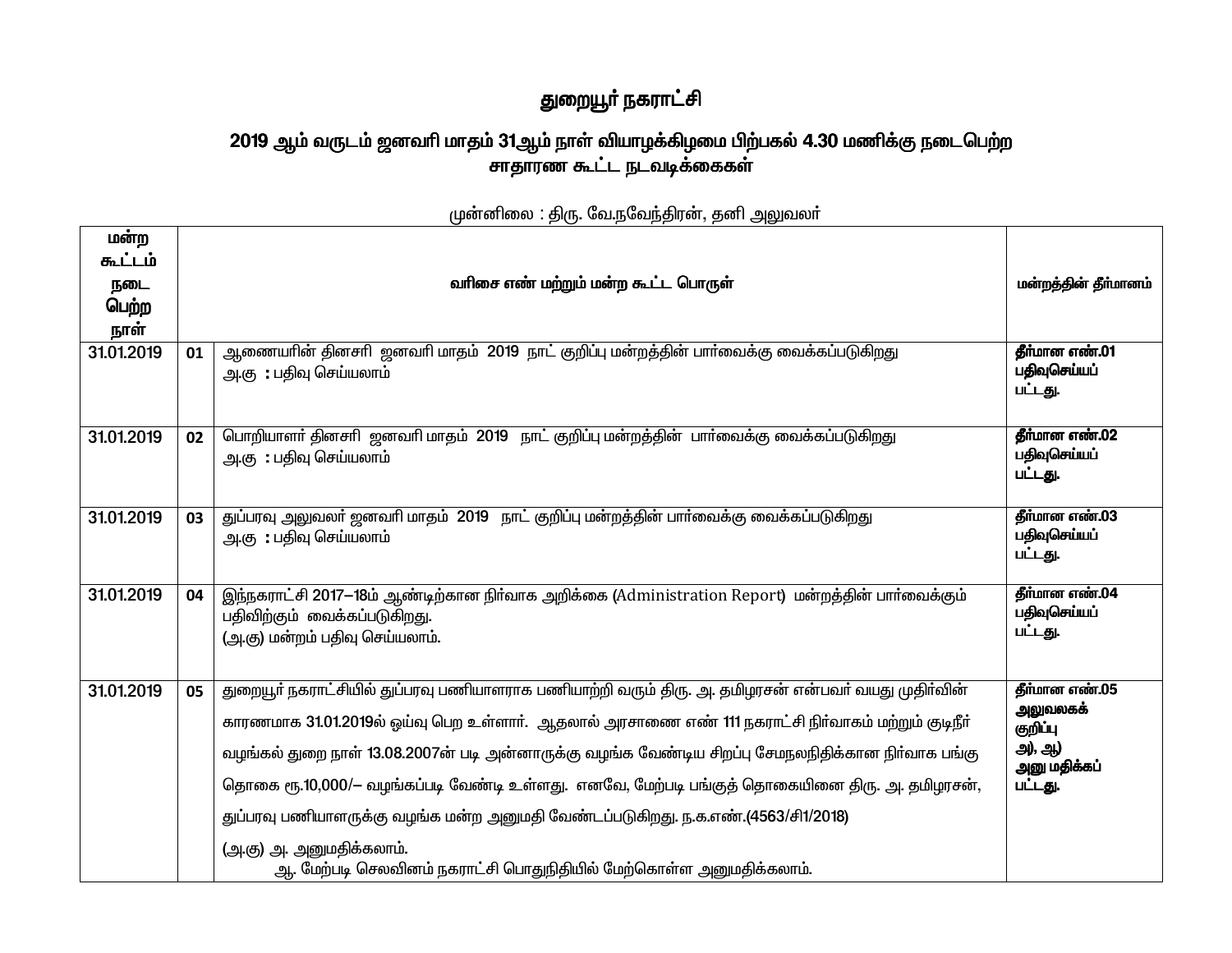| 31.01.2019 | 06                                                                                              | துறையூர் நகராட்சி வார்டு எண்.19 மலையப்பன் சாலை–2ல் உள்ள பழைய நத்தம் சர்வே எண்.249/14,<br>தீர்மான எண்.06<br>அனுமதிக்கப் |                                                                                                                |                                                                                                                                                                                                              |                       |                              |  |  |  |
|------------|-------------------------------------------------------------------------------------------------|------------------------------------------------------------------------------------------------------------------------|----------------------------------------------------------------------------------------------------------------|--------------------------------------------------------------------------------------------------------------------------------------------------------------------------------------------------------------|-----------------------|------------------------------|--|--|--|
|            |                                                                                                 |                                                                                                                        | T.S.No.249/14-ல் மனையில் கட்டிடம் வரைபடம் மற்றும் சொத்துவரி ரசீது வழங்கக்கூடாது என திருமதி.(1) ராணி<br>பட்டது. |                                                                                                                                                                                                              |                       |                              |  |  |  |
|            |                                                                                                 |                                                                                                                        |                                                                                                                | (2) குமாரி என்பவரால் துறையூர் சார்பு நீதிமன்றத்தில் வழக்கு தொடரப்பட்டுள்ளது. அசல் வழக்கு எண்.123/2018,                                                                                                       |                       |                              |  |  |  |
|            |                                                                                                 |                                                                                                                        |                                                                                                                | 1.A.No.722/2018 இவ்வழக்கினை நகராட்சி சாா்பாக ஆஜராகி நடத்திடவும் அதற்குண்டான வழக்கு கட்டணமாக                                                                                                                  |                       |                              |  |  |  |
|            |                                                                                                 |                                                                                                                        |                                                                                                                | ரூ.7500/-யை அரசு வழக்கறிஞர் R.ராஜசேகரன், பி.ஏ.பி.எல்., அவர்களுக்கு தொகை வழங்க மன்றத்தின் அனுமதி                                                                                                              |                       |                              |  |  |  |
|            |                                                                                                 |                                                                                                                        |                                                                                                                | வேண்டப்படுகிறது. ந.க.எண். (4844/2018/எப்1)                                                                                                                                                                   |                       |                              |  |  |  |
|            |                                                                                                 |                                                                                                                        |                                                                                                                | <b>அலுவலக குறிப்பு :</b> மன்றம் அனுமதிக்கலாம்.                                                                                                                                                               |                       |                              |  |  |  |
|            |                                                                                                 |                                                                                                                        |                                                                                                                |                                                                                                                                                                                                              |                       |                              |  |  |  |
| 31.01.2019 | 07                                                                                              |                                                                                                                        |                                                                                                                | துறையூர் நகராட்சிக்குட்பட்ட வார்டு எண்கள்.1,2,6,9 மற்றும் 11 ஆகிய பகுதிகளில் ஆழ்துளை கிணறுடன் கூடிய<br>மினிபவா் பம்ப் அமைத்தல், மினிபவா் பம்பினை சுத்தம் செய்தல், ஆழப்படுத்துதல் மற்றும் இதரப்பணிகள் செய்தல் |                       | தீர்மான எண்.07<br>அலுவலகக்   |  |  |  |
|            |                                                                                                 |                                                                                                                        |                                                                                                                | மற்றும் தற்போது வறட்சி காலம் ஆரம்பமாவதால் குடிநீர் தட்டுப்பாட்டினை போக்குவதற்கு அனைத்து                                                                                                                      |                       | குறிப்புகள்                  |  |  |  |
|            |                                                                                                 |                                                                                                                        |                                                                                                                | வார்டுகளுக்கும் வாடகை லாரி மூலம் குடிநீர் விநியோகம் செய்தல் போன்ற பணிகளுக்கு கீழ்கண்ட விபரப்படி                                                                                                              |                       | 1, 2, 3 அனுமதிக்கப்<br>பட்டன |  |  |  |
|            |                                                                                                 |                                                                                                                        |                                                                                                                | மதிப்பீடுகள் தயார் செய்யப்பட்டு மன்றத்தின் அனுமதிக்கு வைக்கப்படுகிறது.                                                                                                                                       |                       |                              |  |  |  |
|            |                                                                                                 |                                                                                                                        | வ.                                                                                                             | பணியின் விவரம்                                                                                                                                                                                               | மதிப்பீட்டுத்<br>தொகை |                              |  |  |  |
|            |                                                                                                 |                                                                                                                        | எண்                                                                                                            |                                                                                                                                                                                                              | (ரூ.இலட்சம்)          |                              |  |  |  |
|            |                                                                                                 |                                                                                                                        | 1.                                                                                                             | துறையூா் நகராட்சியில் அனைத்து வாா்டுகளுக்கும் வாடகை லாாி மூலம்<br>குடிநீா் விநியோகம் செய்தல்.                                                                                                                | 10.00                 |                              |  |  |  |
|            |                                                                                                 |                                                                                                                        | 2.                                                                                                             | வாா்டு எண். 1 மேட்டுத்தெருவில் ஆழ்துளை கிணறுடன் கூடிய மினி பவா்<br>பம்ப் அமைத்தல்                                                                                                                            | 3.00                  |                              |  |  |  |
|            |                                                                                                 |                                                                                                                        | 3.                                                                                                             | வாா்டு எண். 2 பெருமாள் கோவில் தெருவில் ஆழ்துளை கிணறுடன் கூடிய<br>மினி பவர் பம்ப் அமைத்தல்                                                                                                                    | 3.00                  |                              |  |  |  |
|            | வாா்டு எண். 9 சாமிநாதன் நகாில் ஆழ்துளை கிணறுடன் கூடிய மினி பவா்<br>3.00<br>4.<br>பம்ப் அமைத்தல் |                                                                                                                        |                                                                                                                |                                                                                                                                                                                                              |                       |                              |  |  |  |
|            |                                                                                                 |                                                                                                                        |                                                                                                                | வார்டு எண். 11 தியாகி சங்கரலிங்கனார் தெரு, வார்டு எண்.6 பெரிய ஏரி                                                                                                                                            |                       |                              |  |  |  |
|            |                                                                                                 |                                                                                                                        | சாலை ஆகிய பகுதிகளில் உள்ள மினி பவர் பம்பினை சுத்தம் செய்தல்,<br>2.00<br>5.                                     |                                                                                                                                                                                                              |                       |                              |  |  |  |
|            |                                                                                                 |                                                                                                                        | ஆழப்படுத்துதல் மற்றும் இதரப்பணிகள் செய்தல்<br>அலுவலக குறிப்பு:                                                 |                                                                                                                                                                                                              |                       |                              |  |  |  |
|            |                                                                                                 |                                                                                                                        | 1                                                                                                              | மேற்படி பணிகளை குடிநீா் நிதியின் கீழ் மேற்கொள்ள மன்றம் அனுமதி வழங்கலாம்.                                                                                                                                     |                       |                              |  |  |  |
|            |                                                                                                 |                                                                                                                        | 2.                                                                                                             | அரசிடமிருந்து வறட்சி நிவாரண நிதி ஒதுக்கீடு செய்யும் பட்சத்தில் மேற்படி செலவினத்தொகையினை                                                                                                                      |                       |                              |  |  |  |
|            |                                                                                                 |                                                                                                                        |                                                                                                                | ஈடு செய்து கொள்ளவும் மன்றம் அனுமதிக்கலாம்.                                                                                                                                                                   |                       |                              |  |  |  |
|            |                                                                                                 |                                                                                                                        | 3.                                                                                                             | குடிநீா் பணிகளின் அவசர அவசியம் கருதி தனி அலுவலரது முன் அனுமதி பெற்று ஒப்பந்தப்புள்ளிகள்                                                                                                                      |                       |                              |  |  |  |
|            | கோரி நடவடிக்கை மேற்கொண்டதையும் மன்றம் அனுமதிக்கலாம்.                                            |                                                                                                                        |                                                                                                                |                                                                                                                                                                                                              |                       |                              |  |  |  |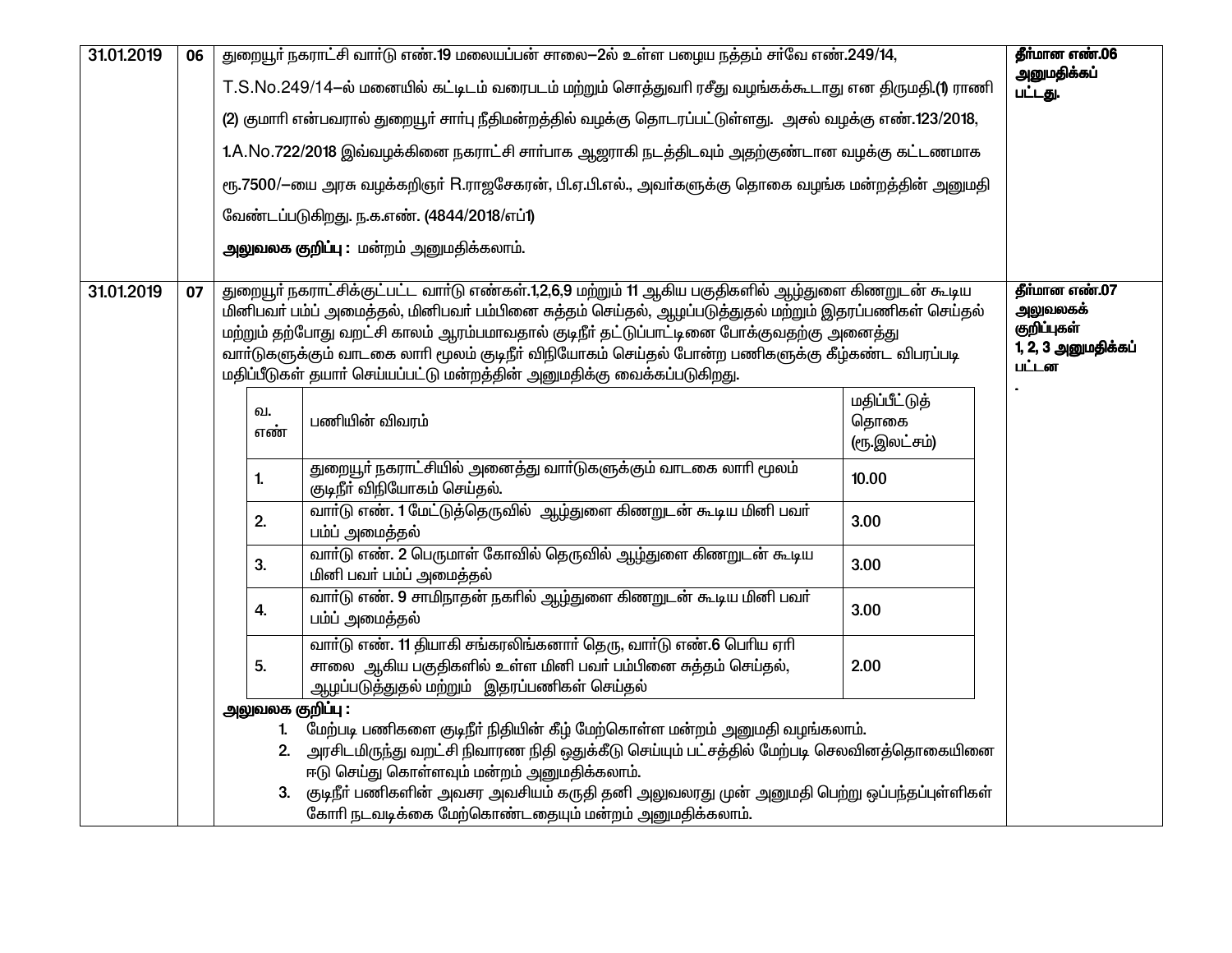| 31.01.2019 | 08 | துறையூர் நகராட்சி பழைய நகராட்சி அலுவலக வளாக கடைகள் 1 முதல் 25 வரை உள்ள கடைகள் சென்னை<br>தீர்மான எண்.08<br>அனுமதிக்கப் |                                                                                                      |                                                                                                                                                                                                      |                                 |                 |                         |  |  |  |
|------------|----|-----------------------------------------------------------------------------------------------------------------------|------------------------------------------------------------------------------------------------------|------------------------------------------------------------------------------------------------------------------------------------------------------------------------------------------------------|---------------------------------|-----------------|-------------------------|--|--|--|
|            |    |                                                                                                                       | உயா்நீதிமன்ற மதுரை கிளையில் வழக்கு தொடரப்பட்டுள்ளது. மேற்படி வழக்கு எண் 1332/2018 WP (MD)<br>பட்டது. |                                                                                                                                                                                                      |                                 |                 |                         |  |  |  |
|            |    |                                                                                                                       |                                                                                                      | No.21877/2018 மற்றும் Review application (MD) S.R.2615/2018 ஆகிய மூன்று வழக்குகளை நகராட்சி                                                                                                           |                                 |                 |                         |  |  |  |
|            |    |                                                                                                                       |                                                                                                      | சாா்பாக திரு. எம். சுபாஸ் பாபு, சென்னை உயா்நீதிமன்றம் மதுரை கிளை நகராட்சி வழக்கறிஞா் அவா்கள் ஆஜராகி                                                                                                  |                                 |                 |                         |  |  |  |
|            |    |                                                                                                                       |                                                                                                      | வழக்கினை நடத்தி வருகிறாா்.  வழக்கறிஞா் தனது 05.01.2019ம் தேதிய கடிதத்தில் Final Argument கட்டணமாக                                                                                                    |                                 |                 |                         |  |  |  |
|            |    |                                                                                                                       |                                                                                                      | ரூ 15000/— மட்டும் வழங்க கோரி கடிதம் வரப்பெற்றுள்ளது.  இத்தொகை ரூ 15000/— ஐ திரு. எம். சுபாஸ்பாபு                                                                                                    |                                 |                 |                         |  |  |  |
|            |    |                                                                                                                       |                                                                                                      | வழக்கறிஞருக்கு வழங்க மன்றத்தின் அனுமதிக்கு வைக்கப்படுகிறது.                                                                                                                                          |                                 |                 |                         |  |  |  |
|            |    |                                                                                                                       |                                                                                                      | (அ.கு) முன் அனுமதி வழங்கப்பட்டதை மன்றம் அனுமதிக்கலாம்.                                                                                                                                               |                                 |                 |                         |  |  |  |
| 31.01.2019 | 09 |                                                                                                                       |                                                                                                      |                                                                                                                                                                                                      |                                 |                 | தீர்மான எண்.09          |  |  |  |
|            |    |                                                                                                                       |                                                                                                      | துறையூா் நகராட்சியில் புதிய நகராட்சி அலுவலகத்தில் பயன்படுத்தப்பட்டு வரும் ஜெனரேட்டா் இயந்திரம்                                                                                                       |                                 |                 | அனுமதிக்கப்பட்டது.      |  |  |  |
|            |    |                                                                                                                       |                                                                                                      | பழுதடைந்துள்ளதால், அவ்வப்போது மின்தடை ஏற்படும் நேரங்களில் ஜெனரேட்டா் இயந்திரம் பயன்படுத்த இயலாத                                                                                                      |                                 |                 |                         |  |  |  |
|            |    |                                                                                                                       |                                                                                                      | சூழ்நிலையில் உள்ளது. எனவே மேற்கண்ட ஜெனரேட்டர் இயந்திரத்தில் பழுதடைந்துள்ள Engine Oil Filter, Filter                                                                                                  |                                 |                 |                         |  |  |  |
|            |    |                                                                                                                       |                                                                                                      | element, Belt fan, Hose Radiator, Thermostat Battery மற்றும் Radiator போன்றவற்றை சரி செய்வதற்கு                                                                                                      |                                 |                 |                         |  |  |  |
|            |    |                                                                                                                       |                                                                                                      | உத்தேச செலவினம் ரூ.40000/—க்கு பணியினை மேற்கொள்ள மன்ற அனுமதி வேண்டப்படுகிறது. ந.க.எண். 0010                                                                                                          |                                 |                 |                         |  |  |  |
|            |    |                                                                                                                       | /2019/இ1                                                                                             |                                                                                                                                                                                                      |                                 |                 |                         |  |  |  |
|            |    |                                                                                                                       | <b>அலுவலக குறிப்பு :</b> அனுமதிக்கலாம்.                                                              |                                                                                                                                                                                                      |                                 |                 |                         |  |  |  |
| 31.01.2019 | 10 |                                                                                                                       |                                                                                                      | துறையூர் நகராட்சியில் வார்டு எண்.5 கடைக்கால் சந்து, வார்டு எண்.3 பாலக்கரை, வார்டு எண்.4 வடக்குத்தெரு,                                                                                                |                                 |                 | தீர்மான எண்.10          |  |  |  |
|            |    |                                                                                                                       |                                                                                                      | வாா்டு எண்.2 கீழக்குத்திதெரு மற்றும் மேலக்குத்தி தெரு ஆகிய பகுதிகளில் உள்ள மழைநீா் வடிகால் வாாியினை,                                                                                                 |                                 |                 | அலுவலகக்<br>குறிப்புகள் |  |  |  |
|            |    |                                                                                                                       |                                                                                                      | மழைநீா் தேங்காமல் இருக்கும் பொருட்டு முன்னெச்சாிக்கை நடவடிக்கையாக பணியின் அவசரம் அவசியம் கருதி<br>JCB இயந்திரம் மூலம் துாா் வாாி, சுத்தம் செய்வதற்கு ஆகும் உத்தேச செலவினம் ரூ.60,000/-க்கு மேற்கொள்ள |                                 |                 | அனுமதிக்கப்             |  |  |  |
|            |    |                                                                                                                       |                                                                                                      | உள்ளூர் நிறுவனத்தாாிடம் விலைப்புள்ளி 20.11.2018 அன்று நோில் பெறப்பட்டது அதன் விபரம்  கீழ்கண்டவாறு .                                                                                                  |                                 |                 | பட்டன.                  |  |  |  |
|            |    |                                                                                                                       | வ.<br>நிறுவனத்தின் பெயர்<br>தொகை விபரம் ரூ.<br>எண்                                                   |                                                                                                                                                                                                      |                                 |                 |                         |  |  |  |
|            |    |                                                                                                                       |                                                                                                      | ஸ்ரீ அம்மன் எர்த்மூவர்ஸ், TMB பேங்க் மாடியில், திருச்சி ரோடு,  <br>ஒருமணி நேரத்திற்கு                                                                                                                |                                 |                 |                         |  |  |  |
|            |    |                                                                                                                       |                                                                                                      | துறையூா்                                                                                                                                                                                             | JCB வாடகை                       | ரூ.800/-        |                         |  |  |  |
|            |    |                                                                                                                       | $\mathbf{2}$                                                                                         | PAS எர்த்மூவர்ஸ் & டிராக்டர், 3/268, திருச்சி ரோடு, மதுராபுரி,                                                                                                                                       | ஒருமணி நேரத்திற்கு              | <b>с</b> 5.825/ |                         |  |  |  |
|            |    |                                                                                                                       |                                                                                                      | துறையூா்.                                                                                                                                                                                            | JCB வாடகை                       |                 |                         |  |  |  |
|            |    |                                                                                                                       | 3                                                                                                    | அருண்குமார், JCP, டிராக்டர் & லாரி சர்வீஸ்,<br>பகளவாடி — நல்லவன்னிப்பட்டி, துறையூா்.                                                                                                                 | ஒருமணி நேரத்திற்கு<br>JCB வாடகை | <b>сп.865/</b>  |                         |  |  |  |
|            |    |                                                                                                                       |                                                                                                      |                                                                                                                                                                                                      |                                 |                 |                         |  |  |  |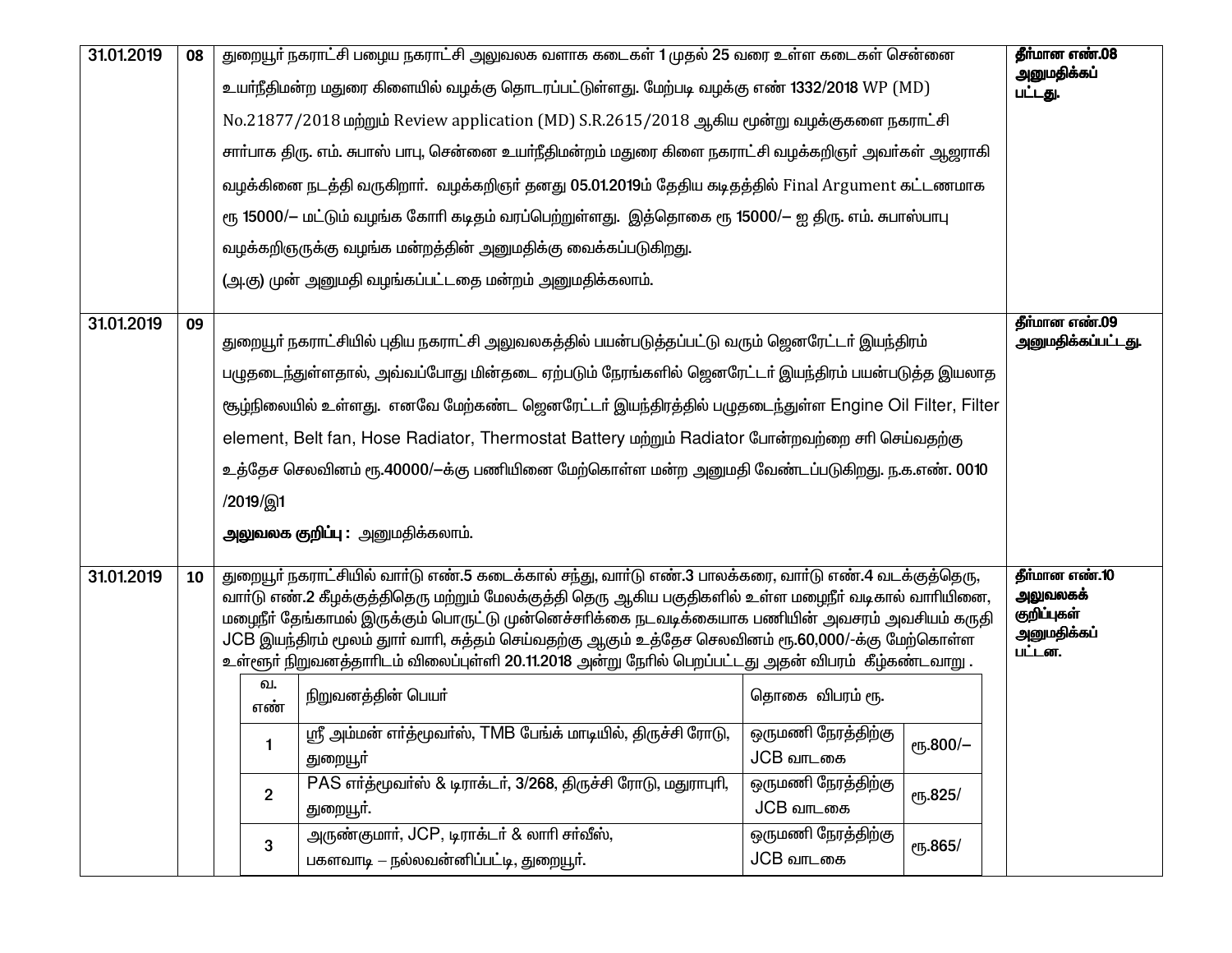|            |    | மேற்கண்ட மூன்று விலைப்புள்ளிகளில் வ.எண்.1—ல் உள்ள ஸ்ரீ அம்மன் எர்த்மூவர்ஸ், TMB பேங்க் மாடியில், திருச்சி<br>ரோடு, துறையூா் நிறுவனம் வழங்கிய விலைப்புள்ளி விலைவிகிதம் குறைவாக உள்ளதால் அதனை ஏற்பது குறித்து<br>மன்றத்தின் முடிவிற்கு வைக்கப்படுகிறது. (ந.க.எண்.2297/2017/இ1)            |                                      |
|------------|----|-----------------------------------------------------------------------------------------------------------------------------------------------------------------------------------------------------------------------------------------------------------------------------------------|--------------------------------------|
|            |    | அலுவலக குறிப்பு :                                                                                                                                                                                                                                                                       |                                      |
|            |    | அ) அனுமதிக்கலாம்.                                                                                                                                                                                                                                                                       |                                      |
|            |    | <mark>ஆ</mark> ) அவசர அவசியத்தினை முன்னிட்டு தனி அலுவலா் அவா்களின் முன் அனுமதி பெற்று குறைந்த விலைப்புள்ளி<br>வழங்கிய வ.எண்.1ல் உள்ள ஸ்ரீ அம்மன் எா்த்மூவா்ஸ், திருச்சி ரோடு, துறையூா் என்ற நிறுவனத்திற்கு வேலை உத்திர $\mathsf{I}$<br>வழங்கி வாரியினை சுத்தம் செய்ததை மன்றம் ஏற்கலாம். |                                      |
| 31.01.2019 | 11 | துறையூா் நகராட்சி வாா்டு எண்.9, சா்வே எண்.447/2எ(பகுதி)—ல் புதிதாக அமைக்கப்பட உள்ள ஆணையா்                                                                                                                                                                                               | தீர்மான எண்.11<br>அனுமதிக்கப்பட்டது. |
|            |    | குடியிருப்பு பகுதியினை சுற்றி சுற்றுச்சுவா் அமைக்கும் பணிக்கு மதிப்பீடு ரூ.9.80 இலட்சத்திற்கு தயாா்                                                                                                                                                                                     |                                      |
|            |    | செய்யப்பட்டு மன்றத்தின் அனுமதிக்கு வைக்கப்படுகிறது. (ந.க.எண். 0571A /2019/இ1)                                                                                                                                                                                                           |                                      |
|            |    | அலுவலக குறிப்பு : மேற்படி பணியினை பொது நிதியின் கீழ் மேற்கொள்ள மன்றம் அனுமதிக்கலாம்.                                                                                                                                                                                                    |                                      |
| 31.01.2019 | 12 | துறையூர் நகராட்சி வார்டு எண்.21 தியாகி சிங்காரவேலர் தெருவிலுள்ள MSK மஹாலில் உள்ள குறுக்கு சந்தில்                                                                                                                                                                                       | தீர்மான எண்.12<br>அனுமதிக்கப்        |
|            |    | பழுதடைந்துள்ள மழைநீா் வடிகால்களை சீரமைப்பு செய்வதற்கு மதிப்பீடு ரூ.1.20 இலட்சத்திற்கு தயாா் செய்யப்பட்டு                                                                                                                                                                                | பட்டது.                              |
|            |    | மன்றத்தின் அனுமதிக்கு வைக்கப்படுகிறது. (ந.க.எண். 0571A<br>/2019/இ1)                                                                                                                                                                                                                     |                                      |
|            |    | அலுவலக குறிப்பு : மேற்படி பணியினை பொது நிதியின் கீழ் மேற்கொள்ள மன்றம் அனுமதிக்கலாம்.                                                                                                                                                                                                    |                                      |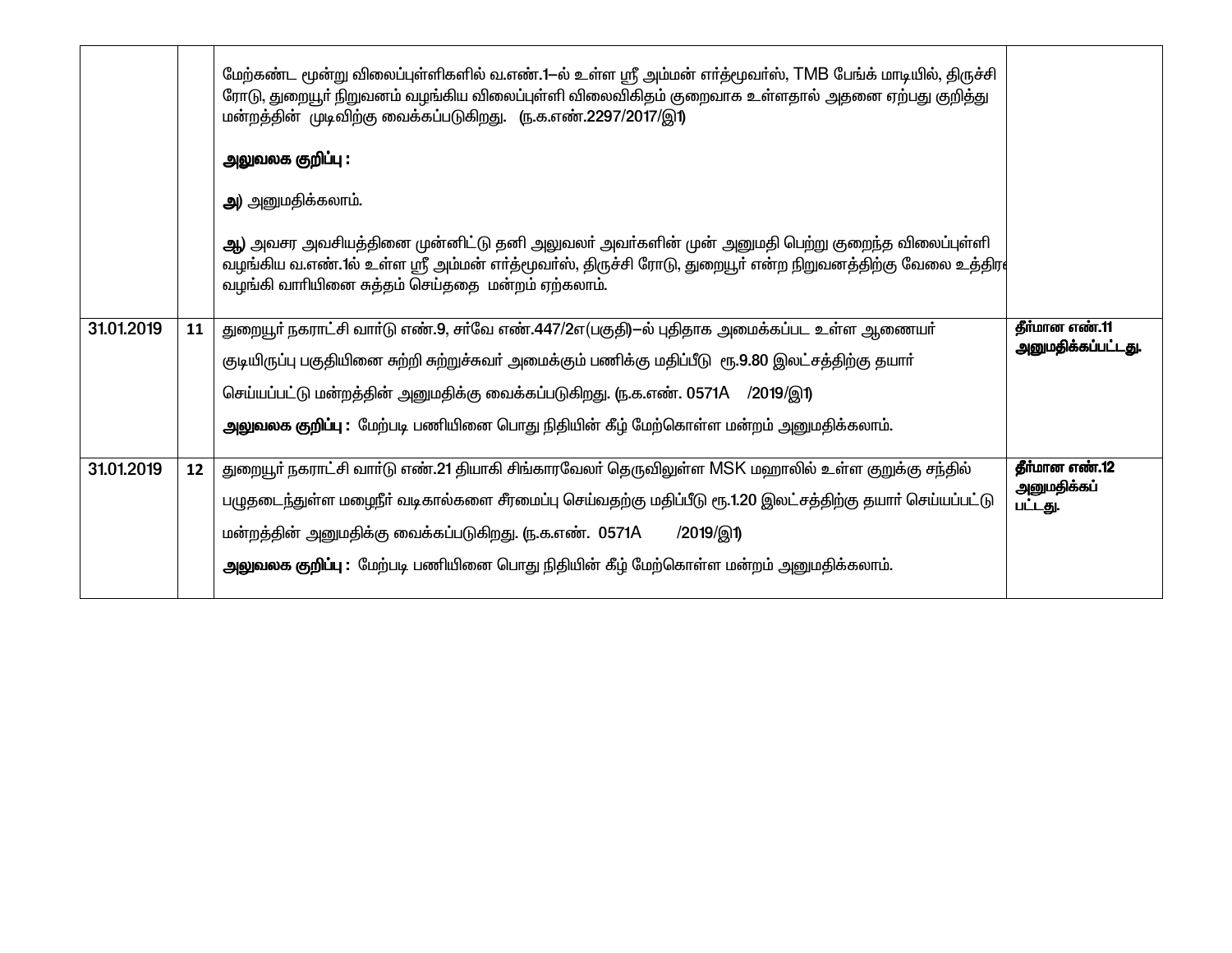| 31.01.2019 |    | 13                    |                                |                                                                                                                                                                                                                                                                                                                                                                                                                                                                                                                                                                                                                                                                                                                                                                                                                                                                                                                                  |                                                                                             |                                          |  |  | வரப்பெற்றது.<br>வ.<br>எண்<br>1<br>$\overline{2}$ |  | துறையூர் நகராட்சியில் பொது நிதி 2018–19ன் கீழ் வார்டு எண்.1 ஆத்துார் சாலையில் புதியதாக<br>அமைக்கப்பட்டுள்ள நவீன எரிவாயு தகனமேடை மையத்தில் எரியூட்டும் அமைப்பு (LPG firing system)<br>ஏற்படுத்துவதற்கு மதிப்பீடு ரூ.5,00,000/—க்கு இந்நகா்மன்ற தீா்மான எண்.557 நாள்.31.12.2018—ல் ஒப்புதல்<br>வழங்கியதை தொடர்ந்து 22.01.2019 அன்று ஒப்பந்தப்புள்ளி கோரப்பட்டதில் கீழ்கண்ட விபரப்படி ஒப்பந்தப்புள்ளிகள்<br>ஒப்பந்ததாரா் பெயா்<br><b>SGS SERVICES</b><br>No.314, 4th Street, Ambethkar Nagar, Kolathur, Chennai-99<br><b>KGS</b> industries<br>18 B, Thiruvallur Street, Mannupet Padi, Chennai - 50 | ஒப்பந்தப்புள்ளியில் சதவீதம்<br>மதிப்பீட்டை விட 0.02%<br>குறைவு<br>மதிப்பீட்டை விட 0.05% | தீர்மான எண்.13<br>அலுவலகக்<br>குறிப்புகள்<br>அனுமதிக்கப்<br>பட்டன. |
|------------|----|-----------------------|--------------------------------|----------------------------------------------------------------------------------------------------------------------------------------------------------------------------------------------------------------------------------------------------------------------------------------------------------------------------------------------------------------------------------------------------------------------------------------------------------------------------------------------------------------------------------------------------------------------------------------------------------------------------------------------------------------------------------------------------------------------------------------------------------------------------------------------------------------------------------------------------------------------------------------------------------------------------------|---------------------------------------------------------------------------------------------|------------------------------------------|--|--|--------------------------------------------------|--|---------------------------------------------------------------------------------------------------------------------------------------------------------------------------------------------------------------------------------------------------------------------------------------------------------------------------------------------------------------------------------------------------------------------------------------------------------------------------------------------------------------------------------------------------------------------------------------------------|-----------------------------------------------------------------------------------------|--------------------------------------------------------------------|
|            |    | அலுவலக குறிப்பு<br>2. | <u>ரு.க.எண். 3827/2018/இ1)</u> | மேற்கண்ட 2 ஒப்பந்தப்புள்ளிகளில் SGS SERVICES, Chennai நிறுவனம் குறைந்த ஒப்பந்தப்புள்ளியாக<br>மதிப்பீட்டை விட 0.02% குறைவாக வழங்கி உள்ளது ஏற்பது குறித்து மன்றத்தின்  முடிவிற்கு வைக்கப்படுகிறது.<br>மன்றம் அனுமதிக்கலாம்.<br>பணியின் அவசர அவசியம் கருதி தனி அலவலாின் முன் அனுமதி பெற்று நடவடிக்கை<br>மேற்கொண்டமைக்கும் மன்றம் அனுமதிக்கலாம்.                                                                                                                                                                                                                                                                                                                                                                                                                                                                                                                                                                                     | அதிகம்                                                                                      |                                          |  |  |                                                  |  |                                                                                                                                                                                                                                                                                                                                                                                                                                                                                                                                                                                                   |                                                                                         |                                                                    |
| 31.01.2019 | 14 | 1<br>$\mathbf 2$      | வ.<br>எண                       | துாய்மை இந்தியா இயக்கம் (SBM) — திடக்கழிவு மேலாண்மை திட்டம் (SWM 2016-17)ன் கீழ் துறையூர்<br>நகராட்சியில் Information Education and Communication பணியில் பொதுமக்களுக்கு விழிப்புணர்வு<br>ஏற்படுத்தும் வகையில் துாய்மை இந்தியா இயக்கம், திடக்கழிவு மேலாண்மை திட்டம் போன்ற இதர திட்டங்களில்<br>உள்ள பணிகள் தொடா்பாகவும் இந்நகராட்சியில் உள்ள புதிய நகராட்சி அலுவலகம், நகராட்சி பள்ளிகள் மற்றும்<br>பேருந்து நிலையம் ஆகியவற்றில் உள்ள சுற்றுச்சுவர்களில் Wall Painting அமைக்கும் பணிக்கு மதிப்பீடு ரூ.4.10<br>இலட்சத்திற்கு இந்நகா்மன்ற தீா்மான எண்.556 நாள்.31.12.2018-ல் ஒப்புதல் வழங்கியதை தொடா்ந்து 23.01.2019<br>அன்று ஒப்பந்தப்புள்ளி கோரப்பட்டதில் கீழ்கண்ட விபரப்படி ஒப்பந்தப்புள்ளி வரப்பெற்றது.<br>ஒப்பந்ததாரர் பெயர்<br>திரு.K.சரவணன், ஒப்பந்ததாரர்,<br>துறையூா்.<br>திரு. T. இந்திரஜித், ஒப்பந்ததாரா்,<br>துறையூர்.<br>மேற்கண்ட ஒப்பந்தப்புள்ளியில் வ.எண்.2—ல் உள்ள திரு.T.இந்திரஜித், ஒப்பந்ததாரா் துறையூா் அவா்களின் | ஒப்பந்தப்புள்ளியில் சதவீதம்<br>மதிப்பீட்டை விட 0.22% அதிகம்<br>மதிப்பீட்டை விட 0.10% குறைவு | தீர்மான எண்.14<br>அனுமதிக்கப்<br>பட்டது. |  |  |                                                  |  |                                                                                                                                                                                                                                                                                                                                                                                                                                                                                                                                                                                                   |                                                                                         |                                                                    |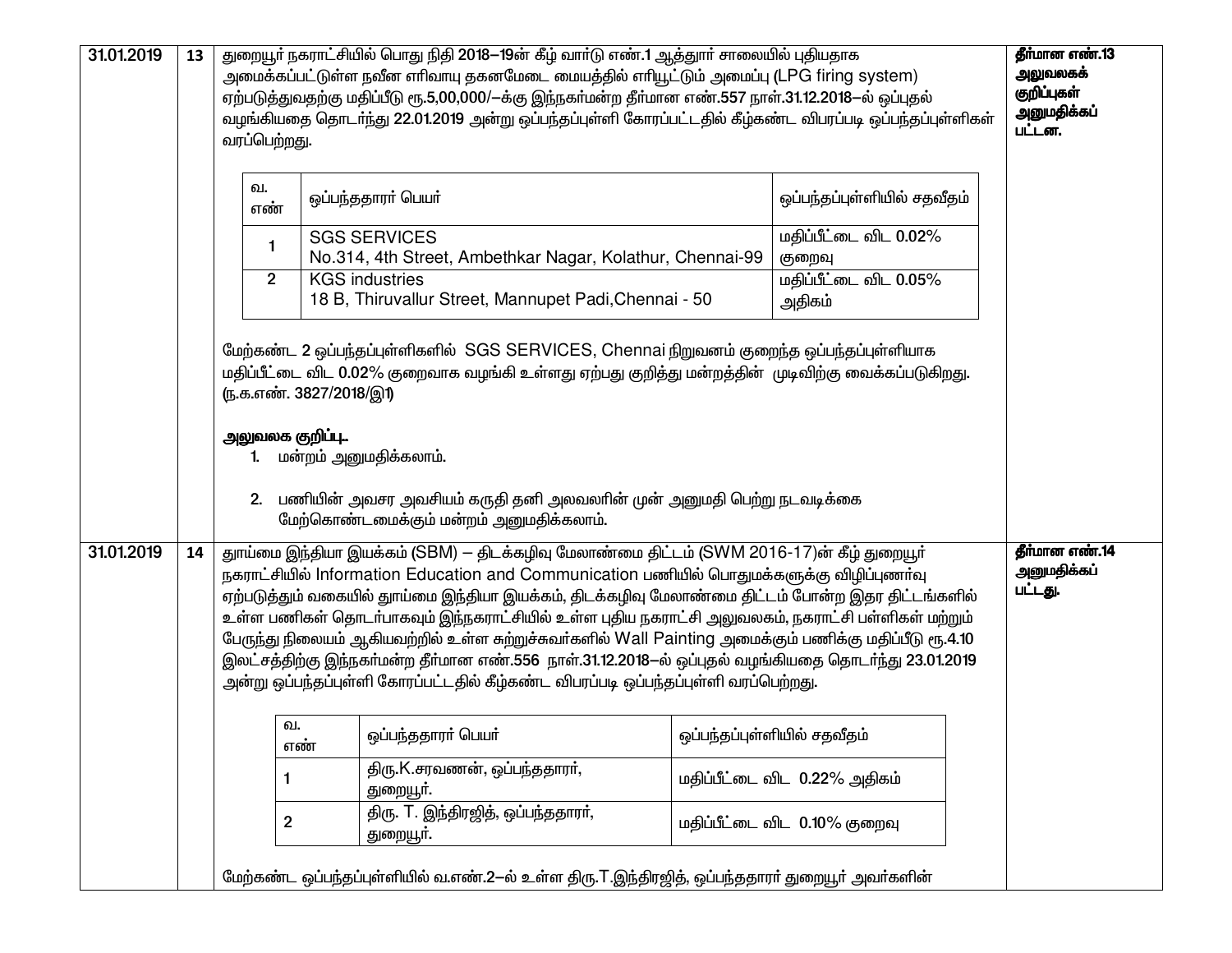|            |    | ஒப்பந்தப்புள்ளி மதிப்பீட்டை விட 0.10% குறைவாக உள்ளது ஏற்பது குறித்து மன்றத்தின் முடிவிற்கு |                                                                                                   |                                                                                                               |                |  |  |  |
|------------|----|--------------------------------------------------------------------------------------------|---------------------------------------------------------------------------------------------------|---------------------------------------------------------------------------------------------------------------|----------------|--|--|--|
|            |    | வைக்கப்படுகிறது. ரு.க.எண். 3644/2015/இ1)                                                   |                                                                                                   |                                                                                                               |                |  |  |  |
|            |    |                                                                                            |                                                                                                   |                                                                                                               |                |  |  |  |
|            |    |                                                                                            | <b>அலுவலக குறிப்பு</b> மன்றம் அனுமதிக்கலாம்.                                                      |                                                                                                               |                |  |  |  |
|            |    |                                                                                            |                                                                                                   |                                                                                                               |                |  |  |  |
| 31.01.2019 | 15 |                                                                                            |                                                                                                   | துறையூர் நகராட்சியில் குடிநீர் நிதி 2018–19ன் கீழ் வார்டு எண்.01 மேட்டு தெரு பகுதியில் உள்ள பழுதான குடிநீர்   | தீர்மான எண்.15 |  |  |  |
|            |    |                                                                                            | குழாய்களை மாற்றி புதிய குடிநீா் குழாய்கள் அமைக்கும் பணி மேற்கொள்ள மதிப்பீடு ரூ.7.40 இலட்சத்திற்கு |                                                                                                               | அனுமதிக்கப்    |  |  |  |
|            |    |                                                                                            | இந்நகர்மன்ற தீர்மான எண்.564 நாள்.31.12.2018-ல் ஒப்புதல் வழங்கியதை தொடர்ந்து 23.01.2019 அன்று      |                                                                                                               | பட்டது.        |  |  |  |
|            |    |                                                                                            | ஒப்பந்தப்புள்ளி கோரப்பட்டதில் கீழ்கண்ட விபரப்படி ஒப்பந்தப்புள்ளிகள் வரப்பெற்றது.                  |                                                                                                               |                |  |  |  |
|            |    |                                                                                            |                                                                                                   |                                                                                                               |                |  |  |  |
|            |    | வ.<br>எண்                                                                                  | ஒப்பந்ததாரர் பெயர்                                                                                | ஒப்பந்தப்புள்ளியில் சதவீதம்                                                                                   |                |  |  |  |
|            |    |                                                                                            |                                                                                                   |                                                                                                               |                |  |  |  |
|            |    | 1                                                                                          | திரு.T.இந்திரஜித், ஒப்பந்ததாரா், துறையூா்.                                                        | மதிப்பீட்டை விட 0.08% குறைவு                                                                                  |                |  |  |  |
|            |    | $\overline{2}$                                                                             | திரு.K.சரவணன், ஒப்பந்ததாரர், துறையூர்.                                                            | மதிப்பீட்டை விட 0.14% அதிகம்                                                                                  |                |  |  |  |
|            |    |                                                                                            |                                                                                                   |                                                                                                               |                |  |  |  |
|            |    |                                                                                            |                                                                                                   | மேற்கண்ட ஒப்பந்தப்புள்ளியில் வ.எண்.1—ல் உள்ள திரு.T.இந்திரஜித், ஒப்பந்ததாரா் துறையூா் அவா்களின்               |                |  |  |  |
|            |    |                                                                                            | ஒப்பந்தப்புள்ளி மதிப்பீட்டை விட 0.08% குறைவாக உள்ளது ஏற்பது குறித்து மன்றத்தின் முடிவிற்கு        |                                                                                                               |                |  |  |  |
|            |    |                                                                                            | வைக்கப்படுகிறது. ரு.க.எண். 0002/2019/இ1)                                                          |                                                                                                               |                |  |  |  |
|            |    |                                                                                            | <b>அலுவலக குறிப்பு</b> மன்றம் அனுமதிக்கலாம்.                                                      |                                                                                                               |                |  |  |  |
|            |    |                                                                                            |                                                                                                   |                                                                                                               |                |  |  |  |
| 31.01.2019 | 16 |                                                                                            |                                                                                                   | துறையூர் நகராட்சியில் குடிநீர் நிதி 2018–19ன் கீழ் வார்டு எண்.01 வடக்குரத வீதி மற்றும் வார்டு எண்.02 மேற்குரத | தீர்மான எண்.16 |  |  |  |
|            |    |                                                                                            | வீதி ஆகிய பகுதிகளில் உள்ள பழுதான குடிநீா் குழாய்களை மாற்றி புதிய குடிநீா் குழாய்கள் அமைக்கும் பணி |                                                                                                               | அனுமதிக்கப்    |  |  |  |
|            |    |                                                                                            | மேற்கொள்ள மதிப்பீடு ரூ.3.60 இலட்சத்திற்கு இந்நகா்மன்ற தீா்மான எண்.564 நாள்.31.12.2018-ல் ஒப்புதல் |                                                                                                               | பட்டது.        |  |  |  |
|            |    |                                                                                            |                                                                                                   | வழங்கியதை தொடர்ந்து 23.01.2019 அன்று ஒப்பந்தப்புள்ளி கோரப்பட்டதில் கீழ்கண்ட விபரப்படி ஒப்பந்தப்புள்ளிகள்      |                |  |  |  |
|            |    | வரப்பெற்றது.                                                                               |                                                                                                   |                                                                                                               |                |  |  |  |
|            |    |                                                                                            |                                                                                                   |                                                                                                               |                |  |  |  |
|            |    | வ.                                                                                         | ஒப்பந்ததாரா் பெயா்                                                                                | ஒப்பந்தப்புள்ளியில் சதவீதம்                                                                                   |                |  |  |  |
|            |    | எண்                                                                                        | திரு.T.இந்திரஜித், ஒப்பந்ததாரா், துறையூா்.                                                        | மதிப்பீட்டை விட 0.13% குறைவு                                                                                  |                |  |  |  |
|            |    | 1                                                                                          |                                                                                                   |                                                                                                               |                |  |  |  |
|            |    | $\overline{2}$<br>மதிப்பீட்டை விட 0.07% அதிகம்<br>திரு.K.சரவணன், ஒப்பந்ததாரா், துறையூா்.   |                                                                                                   |                                                                                                               |                |  |  |  |
|            |    |                                                                                            |                                                                                                   |                                                                                                               |                |  |  |  |
|            |    |                                                                                            |                                                                                                   | மேற்கண்ட ஒப்பந்தப்புள்ளியில் வ.எண்.1—ல் உள்ள திரு.T.இந்திரஜித், ஒப்பந்ததாரா் துறையூா் அவா்களின்               |                |  |  |  |
|            |    |                                                                                            | ஒப்பந்தப்புள்ளி மதிப்பீட்டை விட 0.13% குறைவாக உள்ளது ஏற்பது குறித்து மன்றத்தின் முடிவிற்கு        |                                                                                                               |                |  |  |  |
|            |    |                                                                                            | வைக்கப்படுகிறது.( ந.க.எண். 0002/2019/இ1)                                                          |                                                                                                               |                |  |  |  |
|            |    |                                                                                            | <b>அலுவலக குறிப்பு</b> மன்றம் அனுமதிக்கலாம்.                                                      |                                                                                                               |                |  |  |  |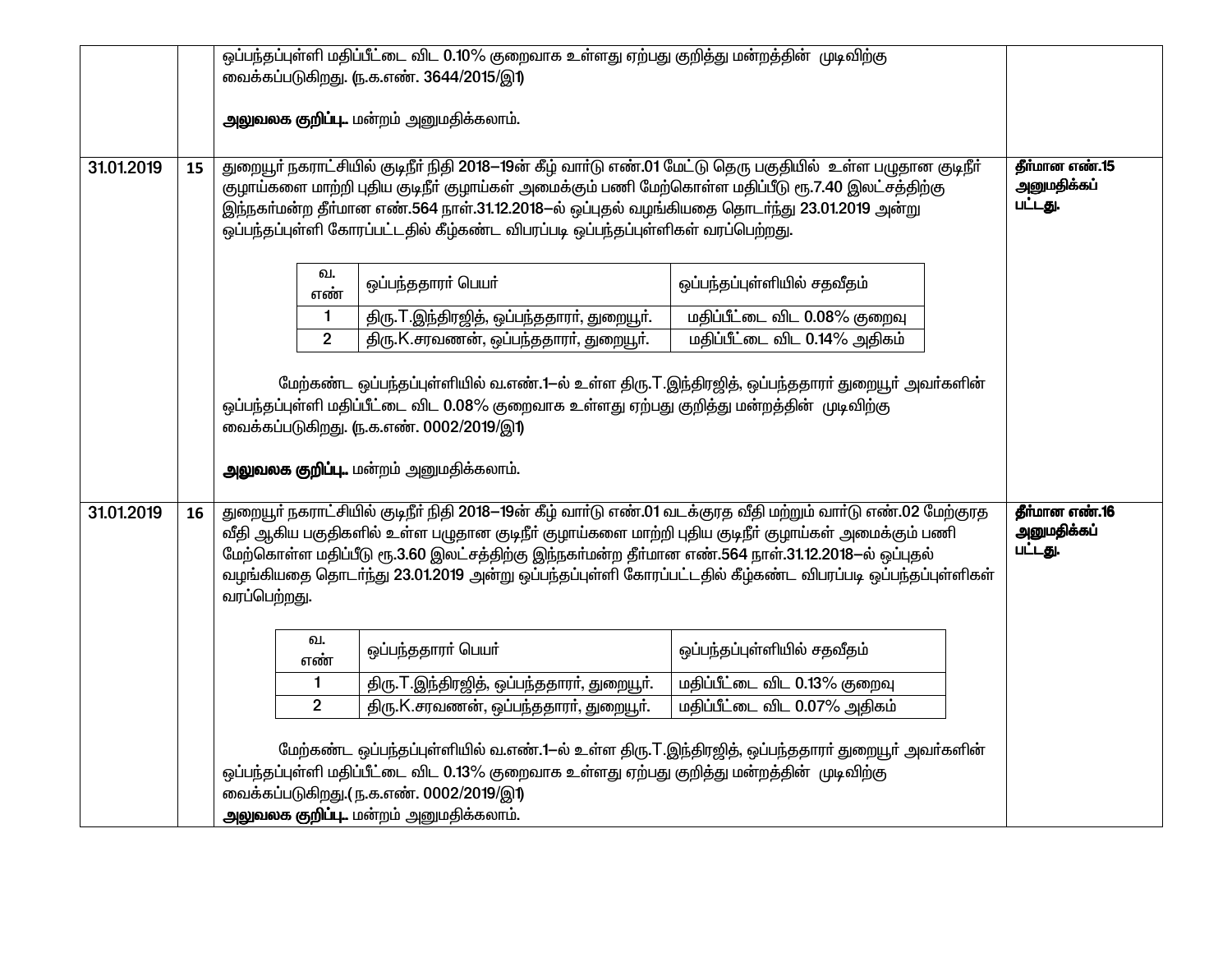| 31.01.2019 | 17 | துறையூா் நகராட்சியில் குடிநீா் நிதி 2018—19ன் கீழ் வாா்டு எண்.15 தெற்கு தெரு பகுதியில் உள்ள பழுதான குடிநீா்<br>குழாய்களை மாற்றி புதிய குடிநீா் குழாய்கள் அமைக்கும் பணி மேற்கொள்ள மதிப்பீடு ரூ.1.50 இலட்சத்திற்கு<br>இந்நகா்மன்ற தீா்மான எண். 442 நாள்.23.08.2018—ல் ஒப்புதல் வழங்கியதை தொடா்ந்து 23.01.2019 அன்று<br>ஒப்பந்தப்புள்ளி கோரப்பட்டதில் கீழ்கண்ட விபரப்படி ஒப்பந்தப்புள்ளி வரப்பெற்றது.                                     | தீர்மான எண்.17<br>அனுமதிக்கப்<br>பட்டது.                                                                                                                                                                                                                                              |                              |  |  |  |
|------------|----|----------------------------------------------------------------------------------------------------------------------------------------------------------------------------------------------------------------------------------------------------------------------------------------------------------------------------------------------------------------------------------------------------------------------------------------|---------------------------------------------------------------------------------------------------------------------------------------------------------------------------------------------------------------------------------------------------------------------------------------|------------------------------|--|--|--|
|            |    | வ.<br>எண்                                                                                                                                                                                                                                                                                                                                                                                                                              | ஒப்பந்ததாரா் பெயா்                                                                                                                                                                                                                                                                    | ஒப்பந்தப்புள்ளியில் சதவீதம்  |  |  |  |
|            |    |                                                                                                                                                                                                                                                                                                                                                                                                                                        | திரு.K.சரவணன், ஒப்பந்ததாரா், துறையூா்.                                                                                                                                                                                                                                                | மதிப்பீட்டை விட 0.07% குறைவு |  |  |  |
|            |    | $\overline{2}$                                                                                                                                                                                                                                                                                                                                                                                                                         | திரு. T. இந்திரஜித், ஒப்பந்ததாரர்,துறையூர்.                                                                                                                                                                                                                                           | மதிப்பீட்டை விட 0.10% அதிகம் |  |  |  |
|            |    |                                                                                                                                                                                                                                                                                                                                                                                                                                        | மேற்கண்ட ஒப்பந்தப்புள்ளியில் வ.எண்.1—ல் உள்ள திரு.K.சரவணன், ஒப்பந்ததாரா் துறையூா் அவா்களின்<br>ஒப்பந்தப்புள்ளி மதிப்பீட்டை விட 0.07% குறைவாக உள்ளது ஏற்பது குறித்து மன்றத்தின் முடிவிற்கு<br>வைக்கப்படுகிறது. (ந.க.எண். 0002/2019/இ1)<br><b>அலுவலக குறிப்பு</b> மன்றம் அனுமதிக்கலாம். |                              |  |  |  |
| 31.01.2019 | 18 | துறையூர் நகராட்சியில் குடிநீர் நிதி 2018–19ன் கீழ் வார்டு எண்.19 அம்மாப்பட்டி சாலை பகுதியில் புதியதாக குடிநீர்<br>தீர்மான எண்.18<br>அனுமதிக்கப்<br>குழாய்கள் அமைத்து வால்வுகள் பொறுத்தும் பணி மேற்கொள்ள மதிப்பீடு ரூ.4.50 இலட்சத்திற்கு இந்நகா்மன்ற<br>பட்டது.<br>தீா்மான எண்.564 நாள்.31.12.2018—ல் ஒப்புதல் வழங்கியதை தொடா்ந்து 23.01.2019 அன்று ஒப்பந்தப்புள்ளி<br>கோரப்பட்டதில் கீழ்கண்ட விபரப்படி ஒப்பந்தப்புள்ளிகள் வரப்பெற்றது. |                                                                                                                                                                                                                                                                                       |                              |  |  |  |
|            |    | வ.<br>எண்                                                                                                                                                                                                                                                                                                                                                                                                                              | ஒப்பந்ததாரா் பெயா்                                                                                                                                                                                                                                                                    | ஒப்பந்தப்புள்ளியில் சதவீதம்  |  |  |  |
|            |    | 1                                                                                                                                                                                                                                                                                                                                                                                                                                      | திரு.T.இந்திரஜித், ஒப்பந்ததாரா், துறையூா்.                                                                                                                                                                                                                                            | மதிப்பீட்டை விட 0.08% குறைவு |  |  |  |
|            |    | $\mathbf{2}$                                                                                                                                                                                                                                                                                                                                                                                                                           | திரு.K.சரவணன், ஒப்பந்ததாரா், துறையூா்.                                                                                                                                                                                                                                                | மதிப்பீட்டை விட 0.15% அதிகம் |  |  |  |
|            |    |                                                                                                                                                                                                                                                                                                                                                                                                                                        | மேற்கண்ட ஒப்பந்தப்புள்ளியில் வ.எண்.1—ல் உள்ள திரு.T.இந்திரஜித், ஒப்பந்ததாரா் துறையூா் அவா்களின்<br>ஒப்பந்தப்புள்ளி மதிப்பீட்டை விட 0.08% குறைவாக உள்ளது ஏற்பது குறித்து மன்றத்தின் முடிவிற்கு<br>வைக்கப்படுகிறது. ரு.க.எண். 0002/2019/இ1)<br>அலுவலக குறிப்பு மன்றம் அனுமதிக்கலாம்.    |                              |  |  |  |
| 31.01.2019 |    | துறையூர் நகராட்சியில் குடிநீர் நிதி 2018–19ன் கீழ் வார்டு எண்.18 விநாயகர் தெருவில் உள்ள பழுதான குடிநீர்<br>அல்லாத பிற பயன்பாடு குழாய்களை மாற்றி புதிய குழாய்கள் அமைக்கும் பணி மேற்கொள்ள மதிப்பீடு ரூ.1.20<br>இலட்சத்திற்கு இந்நகா்மன்ற தீா்மான எண்.564 நாள்.31.12.2018—ல் ஒப்புதல் வழங்கியதை தொடா்ந்து 23.01.2019<br>அன்று ஒப்பந்தப்புள்ளி கோரப்பட்டதில் கீழ்கண்ட விபரப்படி ஒப்பந்தப்புள்ளிகள் வரப்பெற்றது.                            | தாமான எண.19<br>அனுமதிக்கப்பட்டது.                                                                                                                                                                                                                                                     |                              |  |  |  |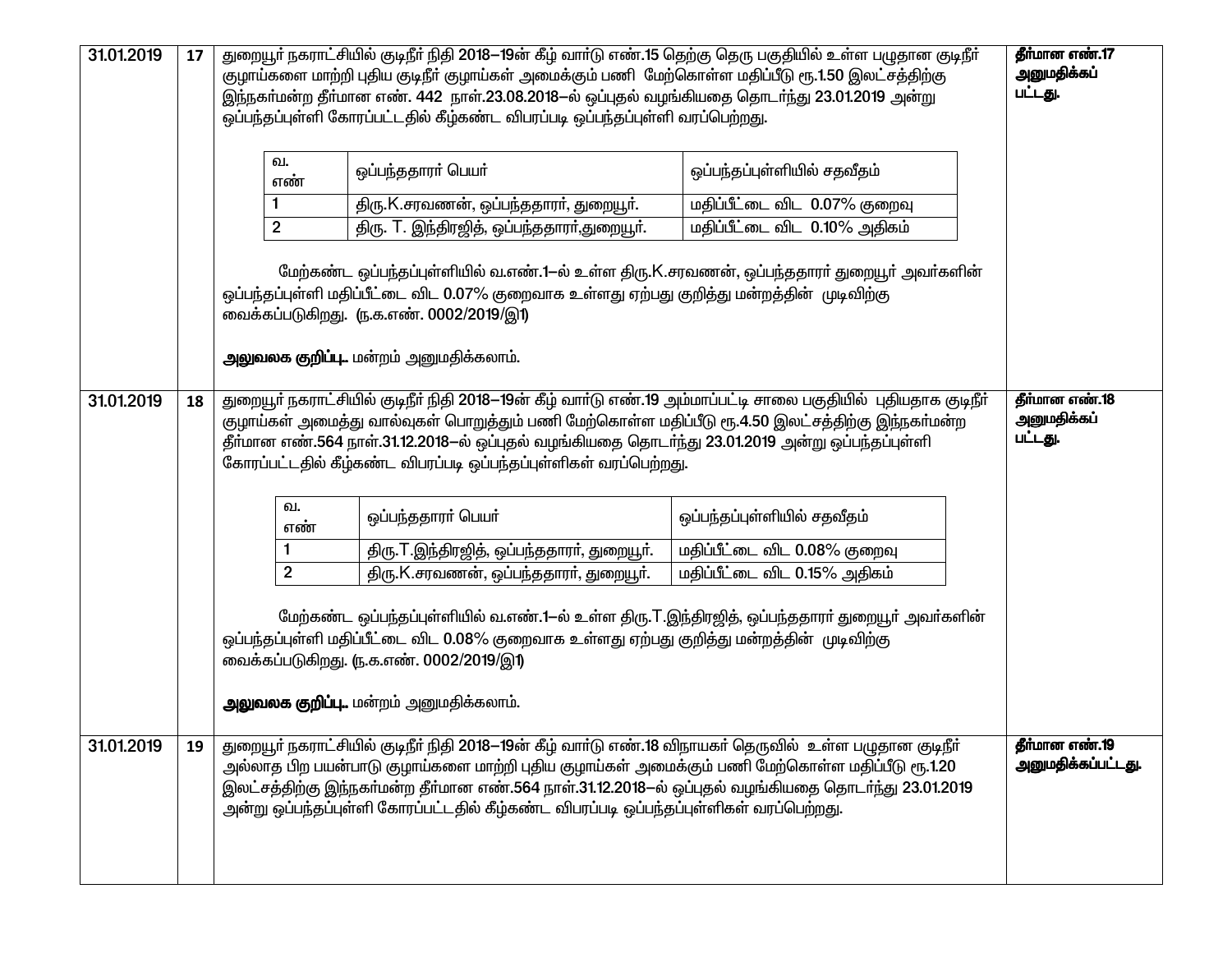|            |    | வ.<br>ஒப்பந்ததாரா் பெயா்<br>ஒப்பந்தப்புள்ளியில் சதவீதம்<br>எண்<br>மதிப்பீட்டை விட 0.07% குறைவு<br>திரு.T.இந்திரஜித், ஒப்பந்ததாரா், துறையூா்.<br>1<br>மதிப்பீட்டை விட 0.13% அதிகம்<br>$\overline{2}$<br>திரு.K.சரவணன், ஒப்பந்ததாரா், துறையூா்.<br>மேற்கண்ட ஒப்பந்தப்புள்ளியில் வ.எண்.1—ல் உள்ள திரு.T.இந்திரஜித், ஒப்பந்ததாரா் துறையூா் அவா்களின்<br>ஒப்பந்தப்புள்ளி மதிப்பீட்டை விட 0.07% குறைவாக உள்ளது ஏற்பது குறித்து மன்றத்தின் முடிவிற்கு<br>வைக்கப்படுகிறது. ரு.க.எண். 0002/2019/இ1)<br>அலுவலக குறிப்பு மன்றம் அனுமதிக்கலாம். |                                          |
|------------|----|-------------------------------------------------------------------------------------------------------------------------------------------------------------------------------------------------------------------------------------------------------------------------------------------------------------------------------------------------------------------------------------------------------------------------------------------------------------------------------------------------------------------------------------|------------------------------------------|
| 31.01.2019 | 20 | துறையூா் நகராட்சி சா்வே எண்.321/1B–ல் உள்ள பூங்கா இடத்தில் பூங்கா அமைக்கும் பணி மேற்கொள்ள மதிப்பீடு<br>ரூ.6.80 இலட்சத்திற்கு தயாா் செய்யப்பட்டு மன்றத்தின் அனுமதிக்கு வைக்கப்படுகிறது. (ந.க.எண்.0571/2019/இ1)<br>அலுவலக குறிப்பு : மேற்படி பணியினை பொது நிதியின் கீழ் மேற்கொள்ள மன்றம் அனுமதிக்கலாம்.                                                                                                                                                                                                                               | தீர்மான எண்.20<br>அனுமதிக்கப்<br>பட்டது. |
| 31.01.2019 | 21 | துறையூா் நகராட்சி சா்வே எண்.332/2-ல் உள்ள பூங்கா இடத்தில் பூங்கா அமைக்கும் பணி மேற்கொள்ள மதிப்பீடு<br>ரூ.6.40 இலட்சத்திற்கு தயாா் செய்யப்பட்டு மன்றத்தின் அனுமதிக்கு வைக்கப்படுகிறது. ரு.க.எண்.0571/2019/இ1)<br><mark>அலுவலக குறிப்பு :</mark> மேற்படி பணியினை பொது நிதியின் கீழ் மேற்கொள்ள மன்றம் அனுமதிக்கலாம்.                                                                                                                                                                                                                   | தீர்மான எண்.21<br>அனுமதிக்கப்<br>பட்டது. |
| 31.01.2019 | 22 | துறையூா் நகராட்சி சா்வே எண்.235/7,9-ல் உள்ள பூங்கா இடத்தில் பூங்கா அமைக்கும் பணி மேற்கொள்ள மதிப்பீடு<br>ரூ.7.70 இலட்சத்திற்கு தயாா் செய்யப்பட்டு மன்றத்தின் அனுமதிக்கு வைக்கப்படுகிறது. (ந.க.எண்.0571/2019/இ1)<br>அலுவலக குறிப்பு : மேற்படி பணியினை பொது நிதியின் கீழ் மேற்கொள்ள மன்றம் அனுமதிக்கலாம்.                                                                                                                                                                                                                              | தீர்மான எண்.22<br>அனுமதிக்கப்<br>பட்டது. |
| 31.01.2019 | 23 | துறையூா் நகராட்சி சா்வே எண்.239/7,9-ல் உள்ள பூங்கா இடத்தில் பூங்கா அமைக்கும் பணி மேற்கொள்ள மதிப்பீடு<br>ரூ.5.60 இலட்சத்திற்கு தயாா் செய்யப்பட்டு மன்றத்தின் அனுமதிக்கு வைக்கப்படுகிறது. (ந.க.எண்.0571/2019/இ1)<br><mark>அலுவலக குறிப்பு</mark> : மேற்படி பணியினை பொது நிதியின் கீழ் மேற்கொள்ள மன்றம் அனுமதிக்கலாம்.                                                                                                                                                                                                                 | தீர்மான எண்.23<br>அனுமதிக்கப்<br>பட்டது. |
| 31.01.2019 | 24 | துறையூர் நகராட்சி சா்வே எண்.316/4A,4B–ல் உள்ள பூங்கா இடத்தில் பூங்கா அமைக்கும் பணி மேற்கொள்ள<br>மதிப்பீடு ரூ.8.60 இலட்சத்திற்கு தயாா் செய்யப்பட்டு மன்றத்தின் அனுமதிக்கு வைக்கப்படுகிறது.<br>ரு.க.எண்.0571/2019/இ1)<br>அலுவலக குறிப்பு : மேற்படி பணியினை பொது நிதியின் கீழ் மேற்கொள்ள மன்றம் அனுமதிக்கலாம்.                                                                                                                                                                                                                         | தீர்மான எண்.24<br>அனுமதிக்கப்<br>பட்டது. |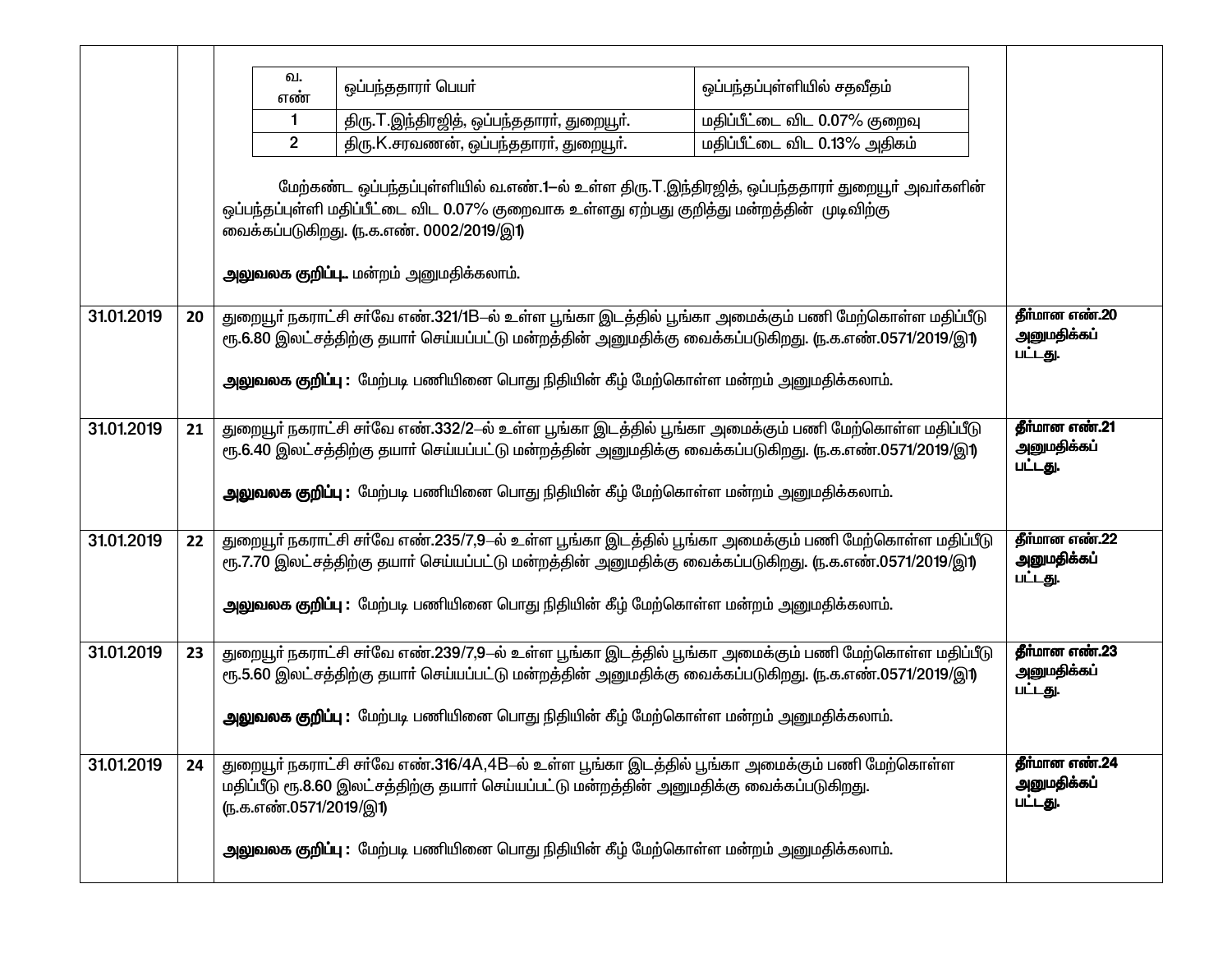| 31.01.2019 | 25 | துறையூர் நகராட்சி சர்வே எண்.350/6-ல் உள்ள பூங்கா இடத்தில் பூங்கா அமைக்கும் பணி மேற்கொள்ள மதிப்பீடு<br>ரூ.6.80 இலட்சத்திற்கு தயாா் செய்யப்பட்டு மன்றத்தின் அனுமதிக்கு வைக்கப்படுகிறது. (ந.க.எண்.0571/2019/இ1)<br>அலுவலக குறிப்பு : மேற்படி பணியினை பொது நிதியின் கீழ் மேற்கொள்ள மன்றம் அனுமதிக்கலாம்.                    | தீர்மான எண்.25<br>அனுமதிக்கப்<br>பட்டது. |
|------------|----|-------------------------------------------------------------------------------------------------------------------------------------------------------------------------------------------------------------------------------------------------------------------------------------------------------------------------|------------------------------------------|
| 31.01.2019 | 26 | துறையூா் நகராட்சி சா்வே எண்.65/2,3,4—ல் உள்ள பூங்கா இடத்தில் பூங்கா அமைக்கும் பணி மேற்கொள்ள மதிப்பீடு<br>ரூ.6.20 இலட்சத்திற்கு தயாா் செய்யப்பட்டு மன்றத்தின் அனுமதிக்கு வைக்கப்படுகிறது. (ந.க.எண்.0571/2019/இ1)<br>அலுவலக குறிப்பு : மேற்படி பணியினை பொது நிதியின் கீழ் மேற்கொள்ள மன்றம் அனுமதிக்கலாம்.                 | தீர்மான எண்.26<br>அனுமதிக்கப்<br>பட்டது. |
| 31.01.2019 | 27 | துறையூா் நகராட்சி சா்வே எண்.75/3A2–ல் உள்ள பூங்கா இடத்தில் பூங்கா அமைக்கும் பணி மேற்கொள்ள மதிப்பீடு<br>ரூ.6.20 இலட்சத்திற்கு தயாா் செய்யப்பட்டு மன்றத்தின் அனுமதிக்கு வைக்கப்படுகிறது. (ந.க.எண்.0571/2019/இ1)<br>அலுவலக குறிப்பு : மேற்படி பணியினை பொது நிதியின் கீழ் மேற்கொள்ள மன்றம் அனுமதிக்கலாம்.<br>அனுமதிக்கலாம். | தீர்மான எண்.27<br>அனுமதிக்கப்பட்டது.     |
| 31.01.2019 | 28 | துறையூா் நகராட்சி சா்வே எண்.198/6, 200/1-ல் உள்ள பூங்கா இடத்தில் பூங்கா அமைக்கும் பணி மேற்கொள்ள<br>மதிப்பீடு ரூ.10.00 இலட்சத்திற்கு தயார் செய்யப்பட்டு மன்றத்தின் அனுமதிக்கு வைக்கப்படுகிறது.<br>ரு.க.எண்.0571/2019/இ1)<br>அலுவலக குறிப்பு : மேற்படி பணியினை பொது நிதியின் கீழ் மேற்கொள்ள மன்றம் அனுமதிக்கலாம்.         | தீர்மான எண்.28<br>அனுமதிக்கப்<br>பட்டது. |
| 31.01.2019 | 29 | துறையூா் நகராட்சி சா்வே எண்.283/2A9-ல் உள்ள பூங்கா இடத்தில் பூங்கா அமைக்கும் பணி மேற்கொள்ள<br>மதிப்பீடு ரூ.10.00 இலட்சத்திற்கு தயார் செய்யப்பட்டு மன்றத்தின் அனுமதிக்கு வைக்கப்படுகிறது.<br>ரு.க.எண்.0571/2019/இ1)<br>அலுவலக குறிப்பு : மேற்படி பணியினை பொது நிதியின் கீழ் மேற்கொள்ள மன்றம் அனுமதிக்கலாம்.              | தீர்மான எண்.29<br>அனுமதிக்கப்<br>பட்டது. |
| 31.01.2019 | 30 | துறையூா் நகராட்சி சா்வே எண்.343/10-ல் உள்ள பூங்கா இடத்தில் பூங்கா அமைக்கும் பணி மேற்கொள்ள மதிப்பீடு<br>ரூ.7.80 இலட்சத்திற்கு தயாா் செய்யப்பட்டு மன்றத்தின் அனுமதிக்கு வைக்கப்படுகிறது. (ந.க.எண்.0571/2019/இ1)<br><mark>அலுவலக குறிப்பு</mark> : மேற்படி பணியினை பொது நிதியின் கீழ் மேற்கொள்ள மன்றம் அனுமதிக்கலாம்.      | தீர்மான எண்.30<br>அனுமதிக்கப்<br>பட்டது. |
| 31.01.2019 | 31 | துறையூா் நகராட்சி சா்வே எண்.260/1–ல் உள்ள பூங்கா இடத்தில் பூங்கா அமைக்கும் பணி மேற்கொள்ள மதிப்பீடு<br>ரூ.7.20 இலட்சத்திற்கு தயாா் செய்யப்பட்டு மன்றத்தின் அனுமதிக்கு வைக்கப்படுகிறது. (ந.க.எண்.0571/2019/இ1)<br>அலுவலக குறிப்பு : மேற்படி பணியினை பொது நிதியின் கீழ் மேற்கொள்ள மன்றம் அனுமதிக்கலாம்.                    | தீர்மான எண்.31<br>அனுமதிக்கப்<br>பட்டது. |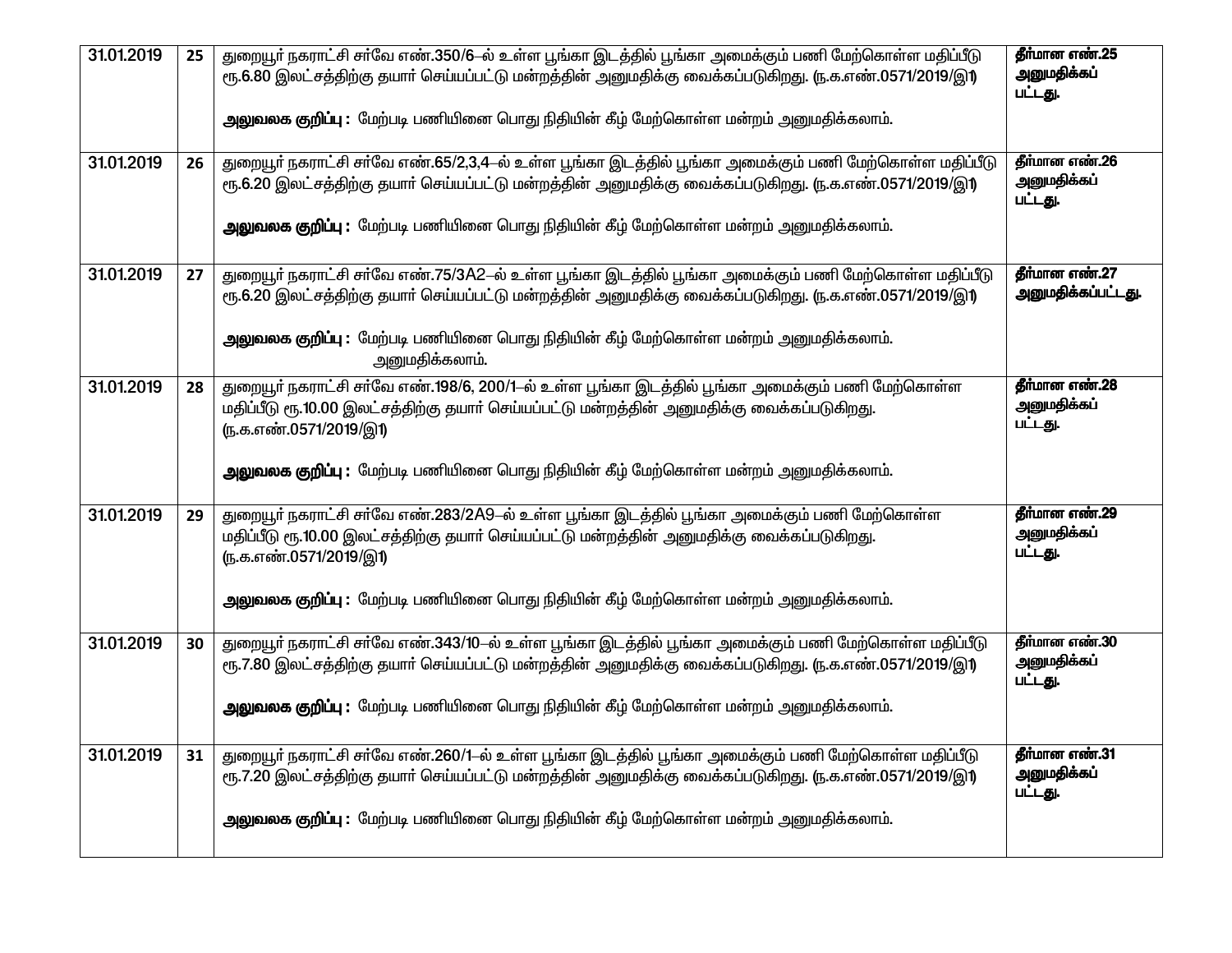| 31.01.2019 | 32 | துறையூா் நகராட்சி சா்வே எண்.189/3A–ல் உள்ள பூங்கா இடத்தில் பூங்கா அமைக்கும் பணி மேற்கொள்ள மதிப்பீடு<br>ரூ.7.20 இலட்சத்திற்கு தயாா் செய்யப்பட்டு மன்றத்தின் அனுமதிக்கு வைக்கப்படுகிறது.            ரூ.க.எண்.0571/2019/இ1)<br>அலுவலக குறிப்பு : மேற்படி பணியினை பொது நிதியின் கீழ் மேற்கொள்ள மன்றம் அனுமதிக்கலாம்.                                                                                                                                                                                                                                                                                                                                           | தீர்மான எண்.32<br>அனுமதிக்கப்<br>பட்டது. |                                                                                         |                                                              |  |  |  |
|------------|----|------------------------------------------------------------------------------------------------------------------------------------------------------------------------------------------------------------------------------------------------------------------------------------------------------------------------------------------------------------------------------------------------------------------------------------------------------------------------------------------------------------------------------------------------------------------------------------------------------------------------------------------------------------|------------------------------------------|-----------------------------------------------------------------------------------------|--------------------------------------------------------------|--|--|--|
| 31.01.2019 | 33 | துறையூர் நகராட்சியில் பொது நிதி 2018–19ன் கீழ் துறையூர் நகராட்சி வார்டு எண்.21 குட்டக்கரையில் 4<br>எண்ணிக்கையில் சிறுபாலங்கள் அமைக்கும் பணி மேற்கொள்ள மதிப்பீடு ரூ.2.50 இலட்சத்திற்கு இந்நகா்மன்ற<br>தீர்மான எண்.568 நாள்.31.12.2018—ல் ஒப்புதல் வழங்கியதை தொடர்ந்து 25.01.2019 அன்று ஒப்பந்தப்புள்ளி<br>கோரப்பட்டதில் கீழ்கண்ட விபரப்படி ஒப்பந்தப்புள்ளிகள் வரப்பெற்றது.<br>ഖ.                                                                                                                                                                                                                                                                            | தீர்மான எண்.33<br>அனுமதிக்கப்<br>பட்டது. |                                                                                         |                                                              |  |  |  |
|            |    |                                                                                                                                                                                                                                                                                                                                                                                                                                                                                                                                                                                                                                                            | எண்                                      | ஒப்பந்ததாரா் பெயா்                                                                      | ஒப்பந்தப்புள்ளியில் சதவீதம்                                  |  |  |  |
|            |    |                                                                                                                                                                                                                                                                                                                                                                                                                                                                                                                                                                                                                                                            | $\mathbf{1}$<br>$\overline{2}$           | ஸ்ரீ பில்டா்ஸ் ஒப்பந்ததாரா், துறையூா்.<br>திரு.R.கார்த்திகேயன், ஒப்பந்ததாரர், துறையூர். | மதிப்பீட்டை விட 0.09% குறைவு<br>மதிப்பீட்டை விட 0.12% அதிகம் |  |  |  |
| 31.01.2019 | 34 | மேற்கண்ட ஒப்பந்தப்புள்ளியில் வ.எண்.1—ல் உள்ள ஸ்ரீ பில்டா்ஸ் ஒப்பந்ததாரா் துறையூா் அவா்களின்<br>ஒப்பந்தப்புள்ளி மதிப்பீட்டை விட 0.09% குறைவாக உள்ளது ஏற்பது குறித்து மன்றத்தின் முடிவிற்கு<br>வைக்கப்படுகிறது. ரு.க.எண். 0112/2019/இ1)<br><b>அலுவலக குறிப்பு</b> மன்றம் அனுமதிக்கலாம்.<br>துறையூர் நகராட்சியில் பொது நிதி 2018–19ன் கீழ் துறையூர் நகராட்சி அண்ணா பேருந்து நிலையத்தில் பெண்கள்<br>தீர்மான எண்.34<br>அனுமதிக்கப்<br>சிறுநீா் கழிவறை அமைக்கும் பணி மேற்கொள்ள மதிப்பீடு ரூ.2.50 இலட்சத்திற்கு இந்நகா்மன்ற தீா்மான எண்.568<br>பட்டது.<br>நாள்.31.12.2018-ல் ஒப்புதல் வழங்கியதை தொடர்ந்து 25.01.2019 அன்று ஒப்பந்தப்புள்ளி கோரப்பட்டதில் கீழ்கண்ட |                                          |                                                                                         |                                                              |  |  |  |
|            |    |                                                                                                                                                                                                                                                                                                                                                                                                                                                                                                                                                                                                                                                            | வ.                                       | விபரப்படி ஒப்பந்தப்புள்ளிகள் வரப்பெற்றது.                                               |                                                              |  |  |  |
|            |    |                                                                                                                                                                                                                                                                                                                                                                                                                                                                                                                                                                                                                                                            | எண்                                      | ஒப்பந்ததாரா் பெயா்                                                                      | ஒப்பந்தப்புள்ளியில் சதவீதம்                                  |  |  |  |
|            |    |                                                                                                                                                                                                                                                                                                                                                                                                                                                                                                                                                                                                                                                            | $\mathbf{1}$                             | ஸ்ரீ பில்டா்ஸ் ஒப்பந்ததாரா், துறையூா்.                                                  | மதிப்பீட்டை விட 0.08%<br>குறைவு                              |  |  |  |
|            |    |                                                                                                                                                                                                                                                                                                                                                                                                                                                                                                                                                                                                                                                            |                                          |                                                                                         |                                                              |  |  |  |
|            |    | மேற்கண்ட ஒப்பந்தப்புள்ளியில் வ.எண்.1—ல் உள்ள ஸ்ரீ பில்டா்ஸ் ஒப்பந்ததாரா் துறையூா் அவா்களின்<br>ஒப்பந்தப்புள்ளி மதிப்பீட்டை விட 0.08% குறைவாக உள்ளது ஏற்பது குறித்து மன்றத்தின் முடிவிற்கு<br>வைக்கப்படுகிறது. ரு.க.எண். 0112/2019/இ1)<br><b>அலுவலக குறிப்பு</b> மன்றம் அனுமதிக்கலாம்.                                                                                                                                                                                                                                                                                                                                                                      |                                          |                                                                                         |                                                              |  |  |  |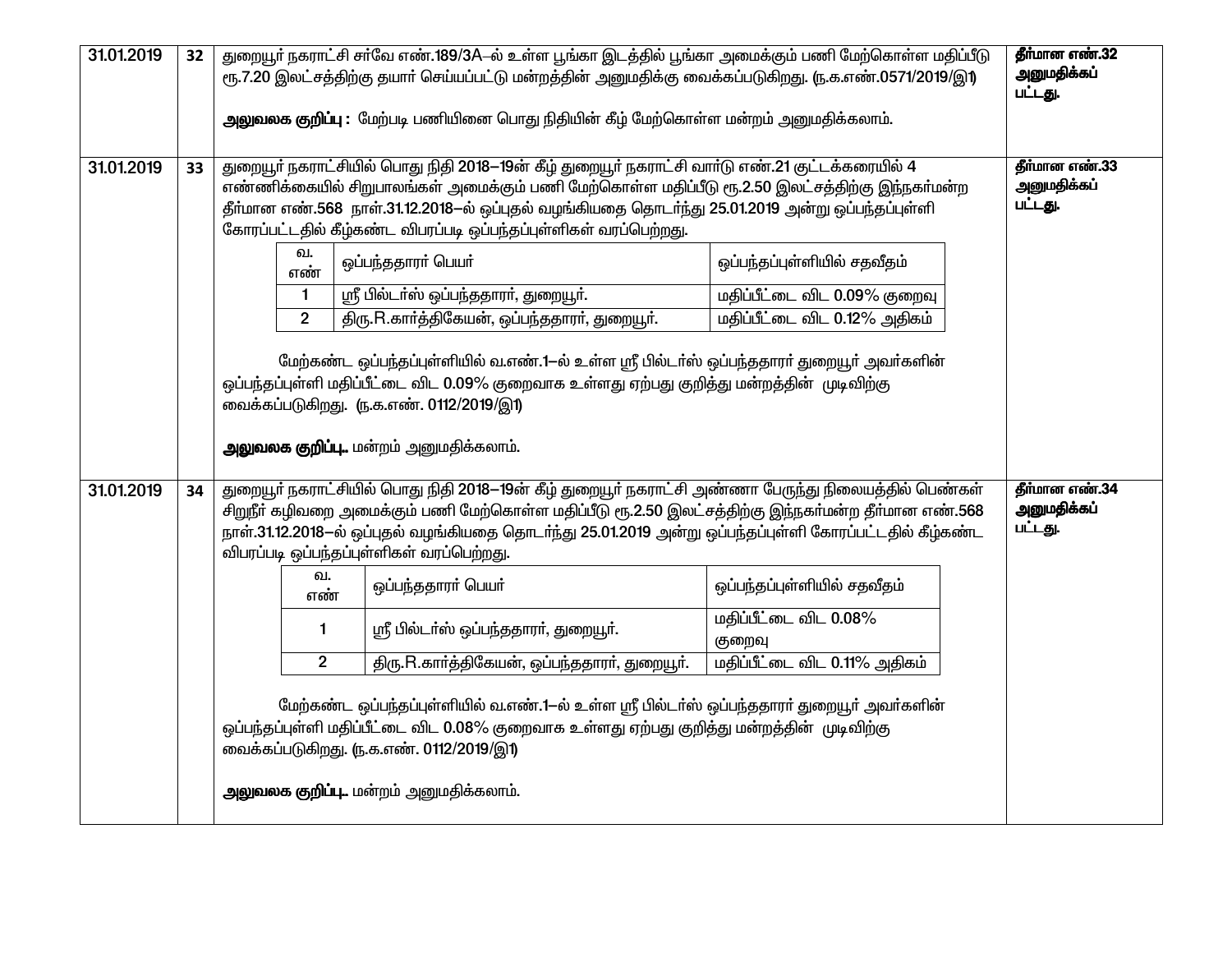| 31.01.2019 | 35                                                                                                                                                                                                                                                                                                                                                                                                                                                                                                                                                                                                                                                                                                                             | துறையூா் நகராட்சியில் பொது நிதி 2018—19ன் கீழ் துறையூா் நகராட்சி வாா்டு எண்.17 விநாயகா் தெருவில் உள்ள<br>தீர்மான எண்.35<br>அனுமதிக்கப்<br>சமுதாய கூடத்தில் மராமத்து பணிகள் மேற்கொள்ளுதல் பணி மேற்கொள்ள மதிப்பீடு ரூ.1.60 இலட்சத்திற்கு<br>பட்டது.<br>இந்நகர்மன்ற தீர்மான எண்.568 நாள்.31.12.2018—ல் ஒப்புதல் வழங்கியதை தொடர்ந்து 25.01.2019 அன்று<br>ஒப்பந்தப்புள்ளி கோரப்பட்டதில் கீழ்கண்ட விபரப்படி ஒப்பந்தப்புள்ளிகள் வரப்பெற்றது. |                |                                                                                                                                                                                                                                                                                                                                                                                                                                                                                                                                                                                                                                       |                              |  |  |  |  |
|------------|--------------------------------------------------------------------------------------------------------------------------------------------------------------------------------------------------------------------------------------------------------------------------------------------------------------------------------------------------------------------------------------------------------------------------------------------------------------------------------------------------------------------------------------------------------------------------------------------------------------------------------------------------------------------------------------------------------------------------------|---------------------------------------------------------------------------------------------------------------------------------------------------------------------------------------------------------------------------------------------------------------------------------------------------------------------------------------------------------------------------------------------------------------------------------------|----------------|---------------------------------------------------------------------------------------------------------------------------------------------------------------------------------------------------------------------------------------------------------------------------------------------------------------------------------------------------------------------------------------------------------------------------------------------------------------------------------------------------------------------------------------------------------------------------------------------------------------------------------------|------------------------------|--|--|--|--|
|            |                                                                                                                                                                                                                                                                                                                                                                                                                                                                                                                                                                                                                                                                                                                                |                                                                                                                                                                                                                                                                                                                                                                                                                                       | வ.<br>எண்      | ஒப்பந்ததாரர் பெயர்                                                                                                                                                                                                                                                                                                                                                                                                                                                                                                                                                                                                                    | ஒப்பந்தப்புள்ளியில் சதவீதம்  |  |  |  |  |
|            |                                                                                                                                                                                                                                                                                                                                                                                                                                                                                                                                                                                                                                                                                                                                |                                                                                                                                                                                                                                                                                                                                                                                                                                       | 1              | திரு.R.கார்த்திகேயன், ஒப்பந்ததாரர், துறையூர்.                                                                                                                                                                                                                                                                                                                                                                                                                                                                                                                                                                                         | மதிப்பீட்டை விட 0.08% குறைவு |  |  |  |  |
|            |                                                                                                                                                                                                                                                                                                                                                                                                                                                                                                                                                                                                                                                                                                                                |                                                                                                                                                                                                                                                                                                                                                                                                                                       | $\overline{2}$ | ஸ்ரீ பில்டா்ஸ் ஒப்பந்ததாரா், துறையூா்.                                                                                                                                                                                                                                                                                                                                                                                                                                                                                                                                                                                                | மதிப்பீட்டை விட 0.10% அதிகம் |  |  |  |  |
|            |                                                                                                                                                                                                                                                                                                                                                                                                                                                                                                                                                                                                                                                                                                                                |                                                                                                                                                                                                                                                                                                                                                                                                                                       |                | மேற்கண்ட ஒப்பந்தப்புள்ளியில் வ.எண்.1-ல் உள்ள திரு.R.கார்த்திகேயன், ஒப்பந்ததாரர் துறையூர்<br>அவா்களின் ஒப்பந்தப்புள்ளி மதிப்பீட்டை விட 0.08% குறைவாக உள்ளது ஏற்பது குறித்து மன்றத்தின் முடிவிற்கு<br>வைக்கப்படுகிறது. (ந.க.எண். 0112/2019/இ1)<br>அலுவலக குறிப்பு மன்றம் அனுமதிக்கலாம்.                                                                                                                                                                                                                                                                                                                                                 |                              |  |  |  |  |
|            | தீர்மான எண்.36<br>31.01.2019<br>ஒருங்கிணைந்த நகர்ப்புற வளர்ச்சி திட்டம் (IUDM) 2018–19 & 2019–20ம் ஆண்டு நிதியின் கீழ் துறையூர் நகராட்சி<br>36<br>அலுவலகக்<br>வெங்கடேசபுரத்தில் உள்ள உரக்கிடங்கில் 20 KLD கொள்ளளவு கொண்ட கசடு கழிவு நீர் சுத்திகரிப்பு நிலையம்<br>குறிப்புகள் 1, 2<br>(Feacal Sludge Treatment Plant) அமைக்கும் பணி மேற்கொள்ள இந்நகர்மன்ற தீர்மான<br>அனுமதிக்கப்<br>எண்.465நாள்.04.10.2018ல் அனுமதி பெறப்பட்டு நகராட்சி நிா்வாக ஆணையா் சென்னை அவா்களின் செயல்முறை<br>பட்டன.<br>உத்தரவு ந.க.எண்.26888/WUGSS-2/2018 நாள்.12.11.2018ல் நிர்வாக அனுமதி ரூ.320,00 இலட்சத்திற்கு<br>வழங்கப்பட்டதை தொடர்ந்து 10.01.2019 அன்று ஒப்பந்தப்புள்ளி பெறப்பட்டது. இதில் பெறப்பட்ட ஒப்பந்தப்புள்ளிகள்<br>விபரம் கீழ்கண்டவாறு. |                                                                                                                                                                                                                                                                                                                                                                                                                                       |                |                                                                                                                                                                                                                                                                                                                                                                                                                                                                                                                                                                                                                                       |                              |  |  |  |  |
|            |                                                                                                                                                                                                                                                                                                                                                                                                                                                                                                                                                                                                                                                                                                                                |                                                                                                                                                                                                                                                                                                                                                                                                                                       | வ.எண்          | ஒப்பந்ததாரா் பெயா்                                                                                                                                                                                                                                                                                                                                                                                                                                                                                                                                                                                                                    | ஒப்பந்தப்புள்ளியில் சதவீதம்  |  |  |  |  |
|            |                                                                                                                                                                                                                                                                                                                                                                                                                                                                                                                                                                                                                                                                                                                                |                                                                                                                                                                                                                                                                                                                                                                                                                                       | 1              | திரு. T.இந்திரஜித், ஒப்பந்ததாரா், துறையூா்.                                                                                                                                                                                                                                                                                                                                                                                                                                                                                                                                                                                           | மதிப்பீட்டை விட 5.08% அதிகம் |  |  |  |  |
|            |                                                                                                                                                                                                                                                                                                                                                                                                                                                                                                                                                                                                                                                                                                                                |                                                                                                                                                                                                                                                                                                                                                                                                                                       | $\overline{2}$ | திரு. K.சரவணன், ஒப்பந்ததாரா், துறையூா்.                                                                                                                                                                                                                                                                                                                                                                                                                                                                                                                                                                                               | மதிப்பீட்டை விட 4.94% அதிகம் |  |  |  |  |
|            |                                                                                                                                                                                                                                                                                                                                                                                                                                                                                                                                                                                                                                                                                                                                |                                                                                                                                                                                                                                                                                                                                                                                                                                       |                | மேற்கண்ட இரண்டு ஒப்பந்தப்புள்ளிகளில் வரிசை எண். 2ல் உள்ள திரு. K.சரவணன், ஒப்பந்ததாரர்<br>ஒப்பந்தப்புள்ளி மதிப்பீட்டை விட 4.94% அதிகமாக இருப்பதால், இவ்வலுவலக கடிதம் நாள் 11.01.2019 வாயிலாக<br>Negotiation கடிதம் வழங்கி மதிப்பீட்டை விட குறைவாக வழங்க கேட்டுக்கொள்ளப்பட்டமைக்கு, ஒப்பந்ததாரர்<br>திரு. K.சரவணன், அவர்களின் 18.01.2019 தேதிய கடிதத்தில்மேற்படி பணிக்கு கட்டுமான பொருட்கள்<br>விலையேற்றம் மற்றும் GST காரணமாக விலைக்குறைப்பு செய்ய இயலாது என தெரிவிக்கப்பட்டுள்ளது. எனவே<br>ஒப்பந்ததாரா் திரு. K.சரவணன், அவா்களின் ஒப்பந்தப்புள்ளியை ஏற்பது குறித்து மன்றத்தின் முடிவிற்கு<br>வைக்கப்படுகிறது. (ந.க.எண். 4122/2018/இ1) |                              |  |  |  |  |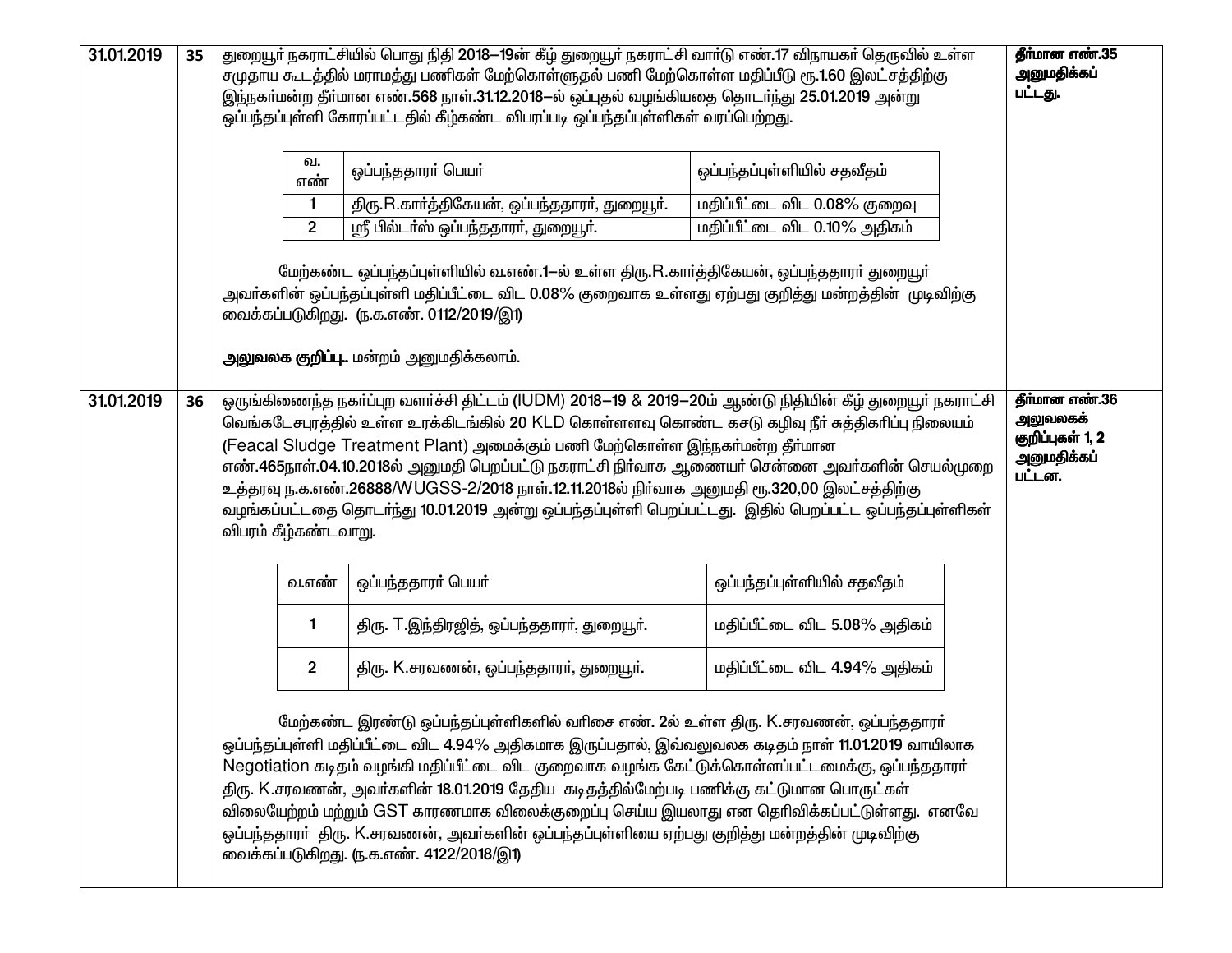|            |                                                                                                                                                                                                                                                                                                                                                                                                                                                                                                                                                                                                                                                         | அலுவலக குறிப்பு                                                                                                                                                                                                                                                                                                                                                                                                                                                                                                                                                                                                                                                                                                                                |                                                                                       |                                                                                                                                                                                 |                              |  |  |  |  |
|------------|---------------------------------------------------------------------------------------------------------------------------------------------------------------------------------------------------------------------------------------------------------------------------------------------------------------------------------------------------------------------------------------------------------------------------------------------------------------------------------------------------------------------------------------------------------------------------------------------------------------------------------------------------------|------------------------------------------------------------------------------------------------------------------------------------------------------------------------------------------------------------------------------------------------------------------------------------------------------------------------------------------------------------------------------------------------------------------------------------------------------------------------------------------------------------------------------------------------------------------------------------------------------------------------------------------------------------------------------------------------------------------------------------------------|---------------------------------------------------------------------------------------|---------------------------------------------------------------------------------------------------------------------------------------------------------------------------------|------------------------------|--|--|--|--|
|            |                                                                                                                                                                                                                                                                                                                                                                                                                                                                                                                                                                                                                                                         | மன்றம் அனுமதிக்கலாம்.<br>2.<br>அனுமதிக்கலாம்.                                                                                                                                                                                                                                                                                                                                                                                                                                                                                                                                                                                                                                                                                                  | மதிப்பீட்டை விட கூடுதலாகும் செலவினத்தை இந்நகராட்சி பொது நிதியில் மேற்கொள்ளவும் மன்றம் |                                                                                                                                                                                 |                              |  |  |  |  |
| 31.01.2019 | தூய்மை இந்தியா திட்டம் (SBM) திடக்கழிவு மேலாண்மை திட்டம் (SWM) 2018-19ன் கீழ் துறையூர் நகராட்சியில்<br>37<br>வார்டு எண். 18 சொரத்தூர் சாலை பழைய உரக்கிடங்கில் உள்ள குப்பைகளை Bio-Mining முறையில் 30900 மீ3<br>கொள்ளளவு கொண்ட பழைய திடக்கழிவுகளை அகற்றி நிலத்தை மேம்படுத்தும் பணி மேற்கொள்ள இந்நகா்மன்ற<br>தீா்மான எண்.392 நாள்.11.05.2018ல் அனுமதி வழங்கியதை தொடா்ந்து நகராட்சி நிா்வாக ஆணையா் சென்னை<br>அவா்களின் செயல்முறை உத்தரவு ந.க.எண்.22866/பி3/2018 நாள்.23.08.2018ல் நிா்வாக அனுமதிரூ.203.00<br>இலட்சத்திற்கு வழங்கப்பட்டதை தொடர்ந்து 10.01.2019 அன்று ஒப்பந்தப்புள்ளி பெறப்பட்டது. இதில் பெறப்பட்ட<br>ஒப்பந்தப்புள்ளிகள் விபரம் கீழ்கண்டவாறு. |                                                                                                                                                                                                                                                                                                                                                                                                                                                                                                                                                                                                                                                                                                                                                |                                                                                       |                                                                                                                                                                                 |                              |  |  |  |  |
|            |                                                                                                                                                                                                                                                                                                                                                                                                                                                                                                                                                                                                                                                         |                                                                                                                                                                                                                                                                                                                                                                                                                                                                                                                                                                                                                                                                                                                                                | வ.எண்                                                                                 | ஒப்பந்ததாரர் பெயர்                                                                                                                                                              | ஒப்பந்தப்புள்ளியில் சதவீதம்  |  |  |  |  |
|            |                                                                                                                                                                                                                                                                                                                                                                                                                                                                                                                                                                                                                                                         |                                                                                                                                                                                                                                                                                                                                                                                                                                                                                                                                                                                                                                                                                                                                                | 1                                                                                     | திரு. T.இந்திரஜித், ஒப்பந்ததாரா், துறையூா்.                                                                                                                                     | மதிப்பீட்டை விட 4.95% அதிகம் |  |  |  |  |
|            |                                                                                                                                                                                                                                                                                                                                                                                                                                                                                                                                                                                                                                                         |                                                                                                                                                                                                                                                                                                                                                                                                                                                                                                                                                                                                                                                                                                                                                | $\overline{2}$                                                                        | திரு. K.சரவணன், ஒப்பந்ததாரா், துறையூா்.                                                                                                                                         | மதிப்பீட்டை விட 9.55% அதிகம் |  |  |  |  |
|            |                                                                                                                                                                                                                                                                                                                                                                                                                                                                                                                                                                                                                                                         | மேற்கண்ட இரண்டு ஒப்பந்தப்புள்ளிகளில் வரிசை எண். 1ல் உள்ள திரு. T.இந்திரஜித், ஒப்பந்ததாரர்<br>ஒப்பந்தப்புள்ளி மதிப்பீட்டை விட 4.95% அதிகமாக இருப்பதால், இவ்வலுவலக கடிதம் நாள் 11.01.2019 வாயிலாக<br>Negotiation கடிதம் வழங்கி மதிப்பீட்டை விட குறைவாக வழங்க கேட்டுக்கொள்ளப்பட்டது. இதில் ஒப்பந்ததாரர்<br>திரு. T.இந்திரஜித், அவர்களின் 18.01.2019 தேதிய கடிதத்தில் மேற்படி பணியினை கட்டுமான பொருட்கள்<br>விலை,GST மற்றும் பணியாளர்கள் ஊதிய உயர்வின் காரணமாக குறைத்து தர இயலாது என கூறியுள்ளார்.<br>எனவே வரப்பெற்ற ஒப்பந்தப்புள்ளிகளில் குறைந்ததும் நகா்மன்ற அதிகார வரம்பான 5 சதவீதத்திற்குள்ளும்<br>ஒப்பந்தப்புள்ளி(+4.95%) கோரியுள்ள திரு. T.இந்திரஜித், அவர்களின் ஒப்பந்தப்புள்ளியை ஏற்பது குறித்து<br>மன்றத்தின் முடிவிற்கு வைக்கப்படுகிறது. |                                                                                       |                                                                                                                                                                                 |                              |  |  |  |  |
|            |                                                                                                                                                                                                                                                                                                                                                                                                                                                                                                                                                                                                                                                         | அலுவலக குறிப்பு.                                                                                                                                                                                                                                                                                                                                                                                                                                                                                                                                                                                                                                                                                                                               |                                                                                       |                                                                                                                                                                                 |                              |  |  |  |  |
|            |                                                                                                                                                                                                                                                                                                                                                                                                                                                                                                                                                                                                                                                         | 1.                                                                                                                                                                                                                                                                                                                                                                                                                                                                                                                                                                                                                                                                                                                                             |                                                                                       | மன்றம் அனுமதிக்கலாம்.<br>2. மதிப்பீட்டை விட கூடுதலாகும் செலவினத்தை இந்நகராட்சி பொதுநிதி/திடக்கழிவு மேலாண்மை<br>பயன்பாட்டு கட்டணத்திலிருந்தோ மேற்கொள்ளவும் மன்றம் அனுமதிக்கலாம். |                              |  |  |  |  |